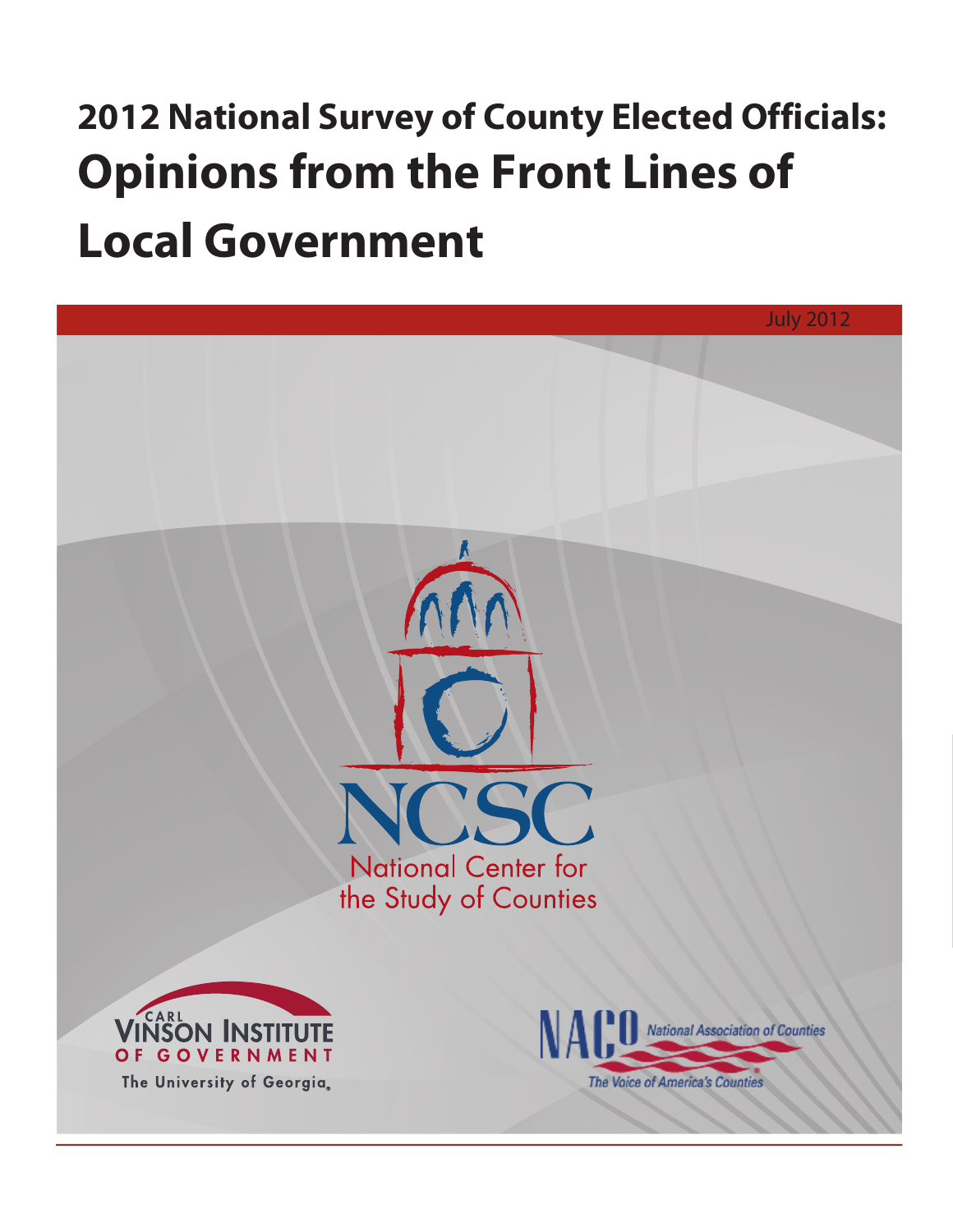## **Table of Contents**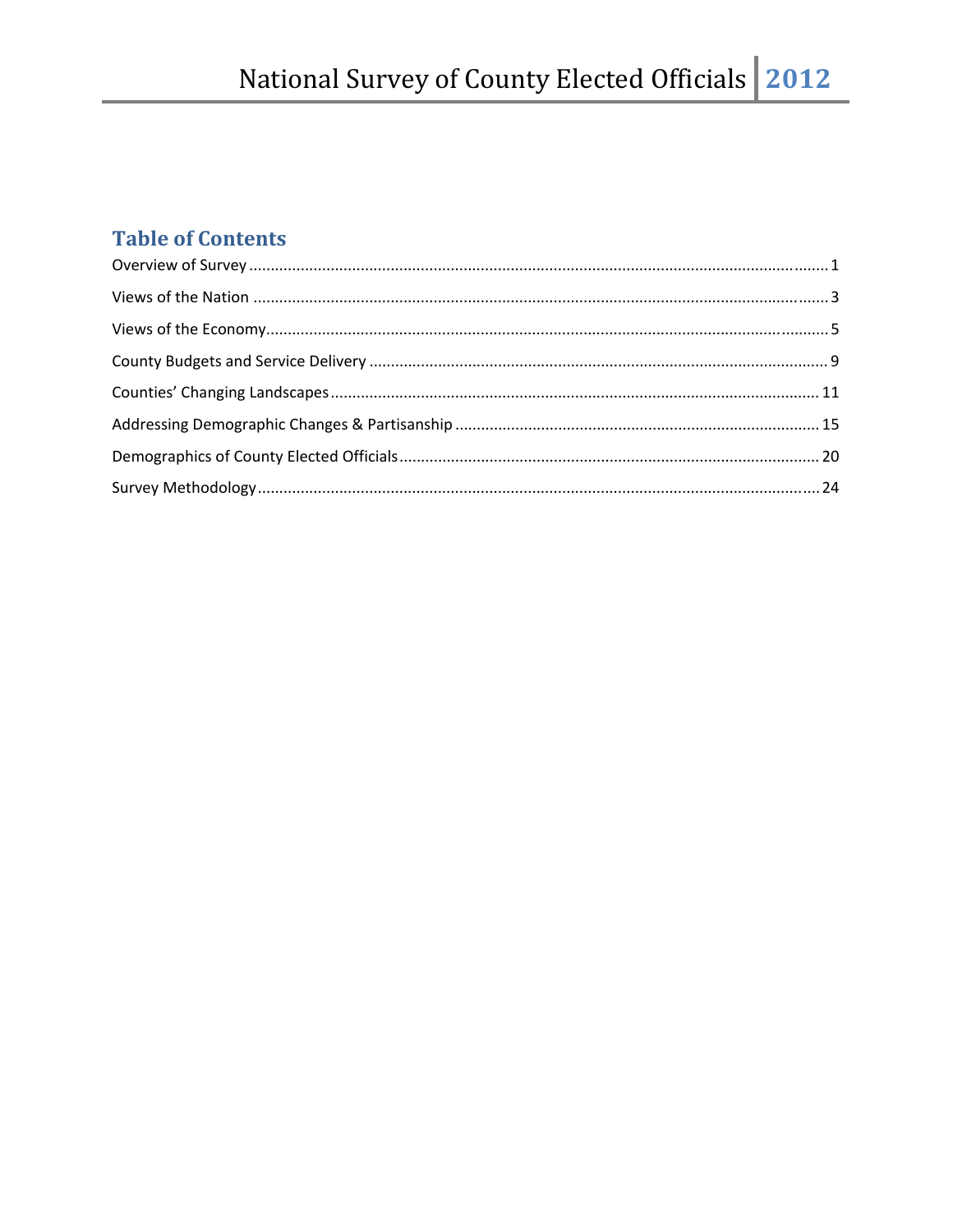## **Overview of Survey**

A recent report from the Pew Research Center shows that partisan differences have dramatically increased within the general public over the past decade. The authors write, "As Americans head to the polls this November, their values and basic beliefs are more polarized along partisan lines than at any point in the past 25 years."<sup>1</sup> Given this finding, it would not be surprising to see partisanship thriving among county elected officials as well—and indeed, we do. While it was once common for local government officials to see local issues apart from partisan differences, it is becoming increasingly more common to see national partisan debates played out at the local level.

In addition to partisan pressures, counties are also facing major changes to county structure due to the fallout from the economic downturn that began in late 2008. A NACo report finds, "As this slowdown drags on, counties have made increasingly more severe – or long term in nature – budget adjustments to try to adopt balanced budgets and still maintain mandated service deliveries. As a result, counties appear to be settling into the 'new normal' of revenue, staffing and service delivery levels."<sup>2</sup> Counties have had to adapt to the "new normal" according to this study. Combined, these factors – partisanship and fiscal constraints – may be reshaping county government and county elected officials for the long term. This report explores the viewpoints of county elected officials today to understand how these leaders feel about the changing circumstances.

From June 1 to June 18, 2012, the ninth iteration of the National Survey of County Elected Officials polled a random sample of 501 county elected officials on issues related to the economy, budgets, and politics. The survey instrument was developed at the Castleton Polling Institute, in coordination with the Carl Vinson Institute of Government and the National Association of Counties (NACo). The interviews were conducted by telephone by National Research, LLC, in Washington, D.C., and the data were processed and analyzed by the Castleton Polling Institute, Castleton, Vermont.

#### **The major findings from the 2012 survey include the following:**

- Two-thirds of county elected officials believe that the political direction of the United States is generally on the wrong track.
- Views of the national economy remain largely unchanged since 2009, although views of the local economy have steadily improved over the past two years, and individual assessments of counties' fiscal health are at their highest rating since 2006.

 $1$  Kohut, Andrew, et al. "Trends in American Values: 1987-2012: Partisan Polarization Surges in Bush, Obama

Years." A report from the Pew Research Center for the People and the Press. June 4, 2012.<br><sup>2</sup> Byers, Jacqueline. "Coping with the New Normal: An Economic Status Survey of Counties." A report from the National Association of Counties. October, 2011.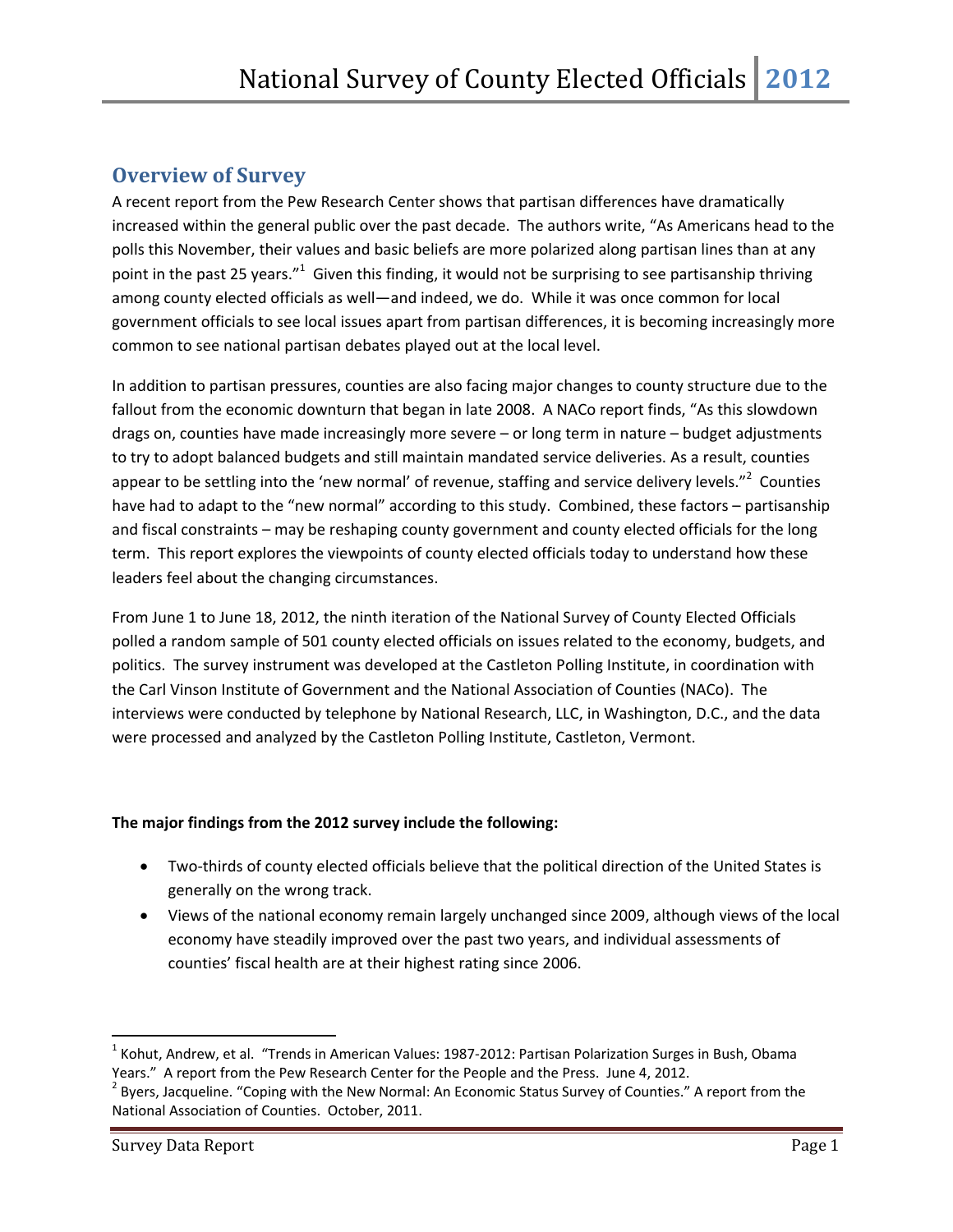- Although a plurality of county elected officials does not believe that fees-for-service is an appropriate model for funding county services, a larger majority favors providing services through contracts with private sector firms.
- County officials seem generally upbeat about careers in county government. While they are divided about how concerned they are that they will be able to replace the skills of retiring county employees, a vast majority say that they would encourage young adults to seek careers in local government.
- In general, county elected officials believe that their constituents understand some, but not a lot, about county government, and they give public schools poor marks for educating students about civics and the role of local government.
- While there is a growing sense that partisanship is a greater problem at the national level today than in the past, a majority believe that partisanship among county elected officials is not a problem.
- County elected officials have become more Republican over the past 5 years, from 40 percent in 2007 to 52 percent in 2012.

This report looks in detail at the responses to the 2012 National Survey of County Elected Officials. While the reporting is based on the collected data, all inferences and interpretations thereof are those of the author and do not necessarily reflect the views of NACo or other partners.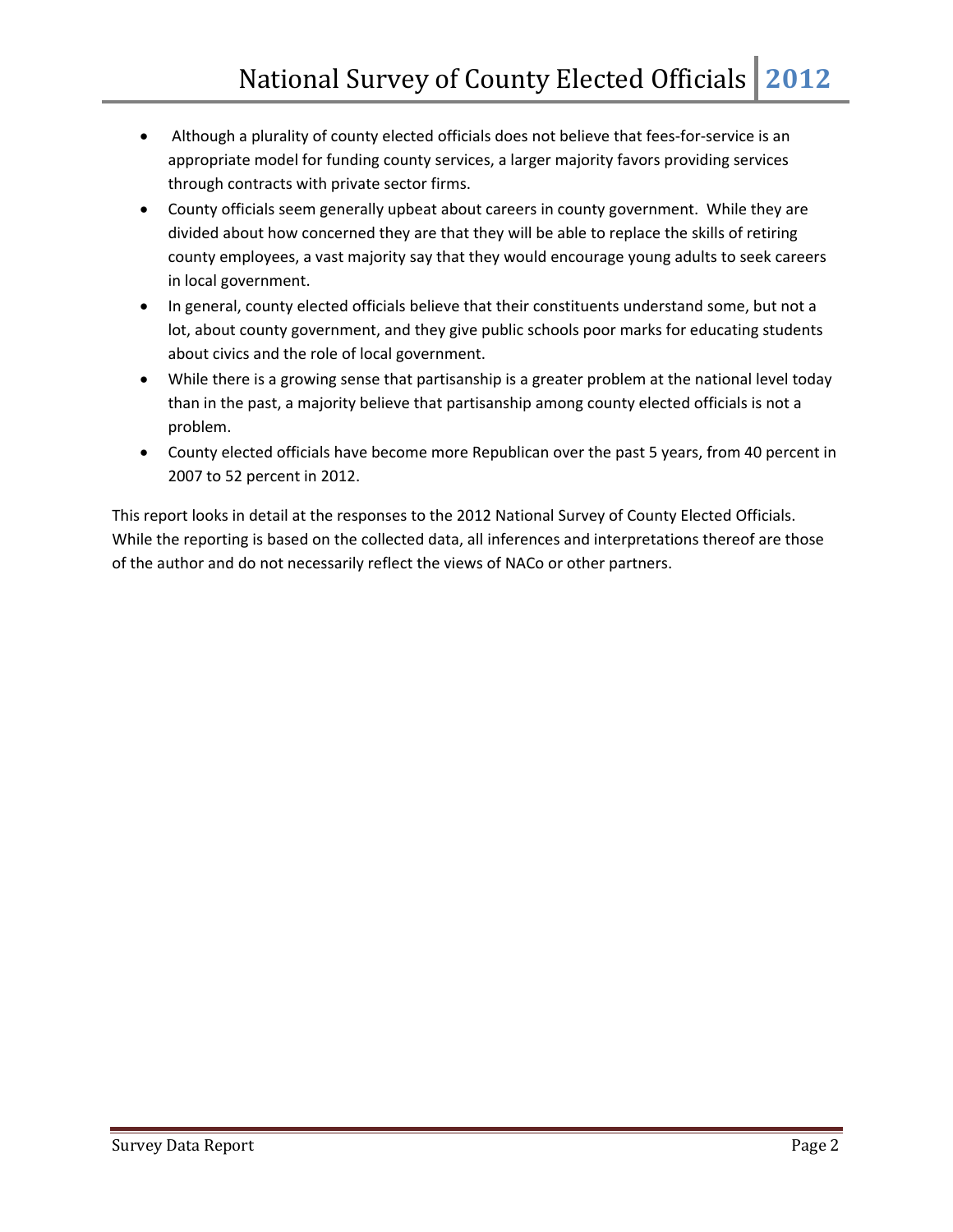## **Views of the Nation**

County elected officials see the economy and joblessness as the most important problem facing the nation today, with concerns about the national government's ability to function effectively close behind. Fifty-four percent of those polled in 2012 referenced the economy, jobs, or the recession in response to an open‐ended inquiry about the most important problem facing the United States today. In the South, that percent was 61 percent.



#### **Figure 1. County Elected Officials' Responses to the Most Important Problem Facing the Nation**

Concern about government ineptitude was greatest, not surprisingly, among Independents (42 percent), although it was the second most often response from both Republicans (39 percent) and Democrats (24 percent) as well. In many cases, the failure of government was attributed to gridlock, partisanship, or a general inability of the national government to rise to the challenges facing our nation. One county elected official—a Democrat from the Midwest—stated it this way: "Parties are too partisan. Unless we come to work as a team we cannot fix the problems we have." For some Republican respondents, the problem with government rested squarely with the President, while other respondents cited Congress or the federal government in general.

As far as the most important problem facing one's county specifically, the struggle to raise sufficient revenues to meet county needs was at the root of a plurality of responses (25 percent), followed by a lack of jobs (19 percent) and the economy in general (19 percent). However we code the responses to this open-ended question, it is clear that issues stemming from economic conditions are paramount, whether county elected officials focused on the lack of jobs or the resulting lack of tax revenue to pay for the increases in services demanded by constituents. One respondent from a county of nearly 40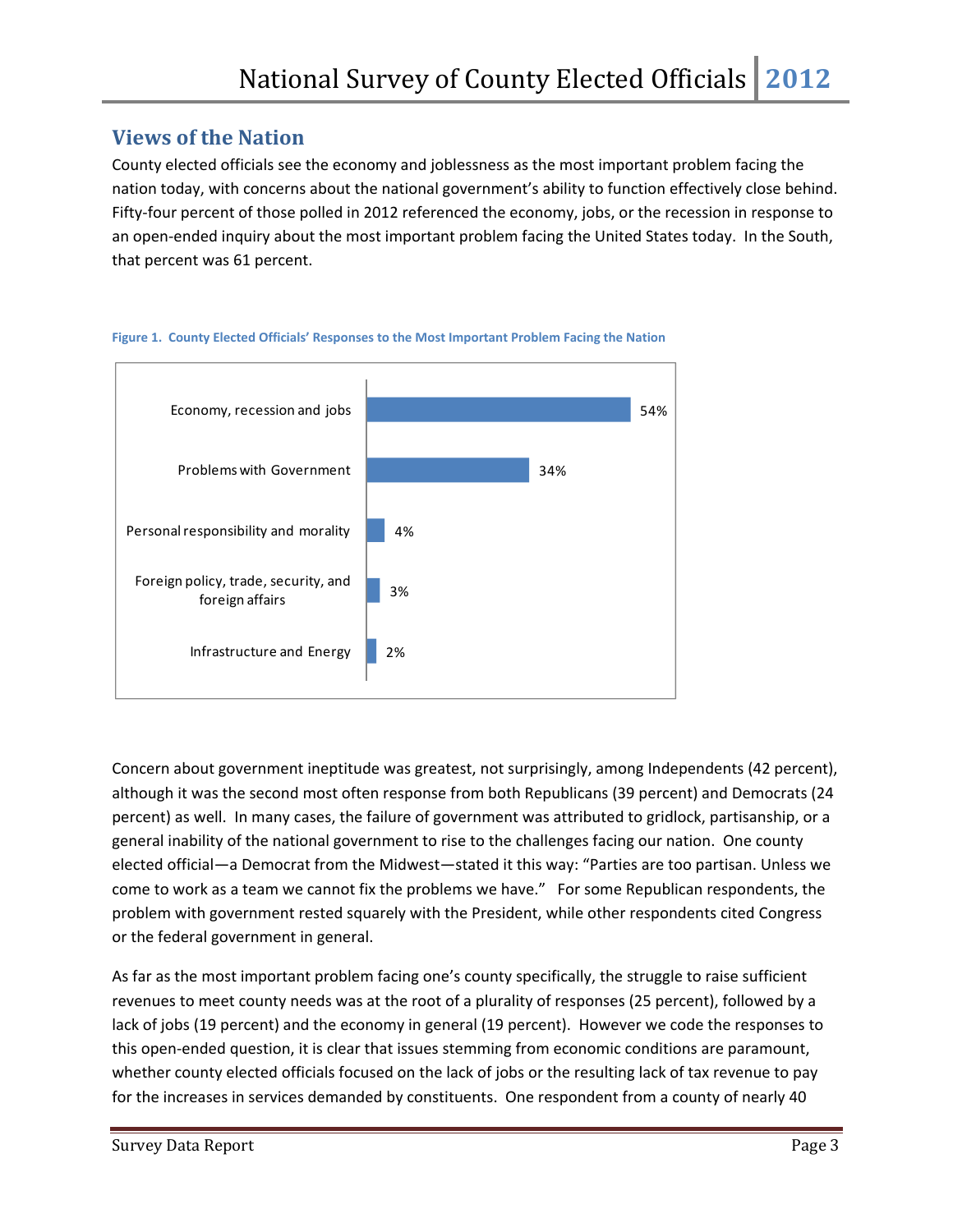thousand residents expressed the spiral of issues, stating, "We've had a couple of plants close down. When they close down they don't pay real estate taxes, people leave the county. They don't buy, sell, and trade, and I'm sure it's that way everywhere."

Apart from economic issues and funding services, 11 percent expressed a concern about declining infrastructure. Said one respondent, "Our biggest problem right now is maintaining roads, in the middle of an oil boom. Keeping roads maintained. You budget for a specific maintenance schedule. We've got ten times more traffic on the road ... than 10 years ago."

Two-thirds of the county elected officials polled in 2012 said that things in the United States are off on the wrong track; only 26 percent said that things are heading in the right direction. The percent of county elected officials holding the opinion that the nation is on the wrong track is the highest it's been since 2008, at which time 71 percent said things were on the wrong track, and the recession soon followed.





One's view about the direction of the nation is highly correlated with party affiliation. Only 8 percent of Republicans and 17 percent of Independents, compared with 61 percent of Democrats, believe the nation is heading in the right direction.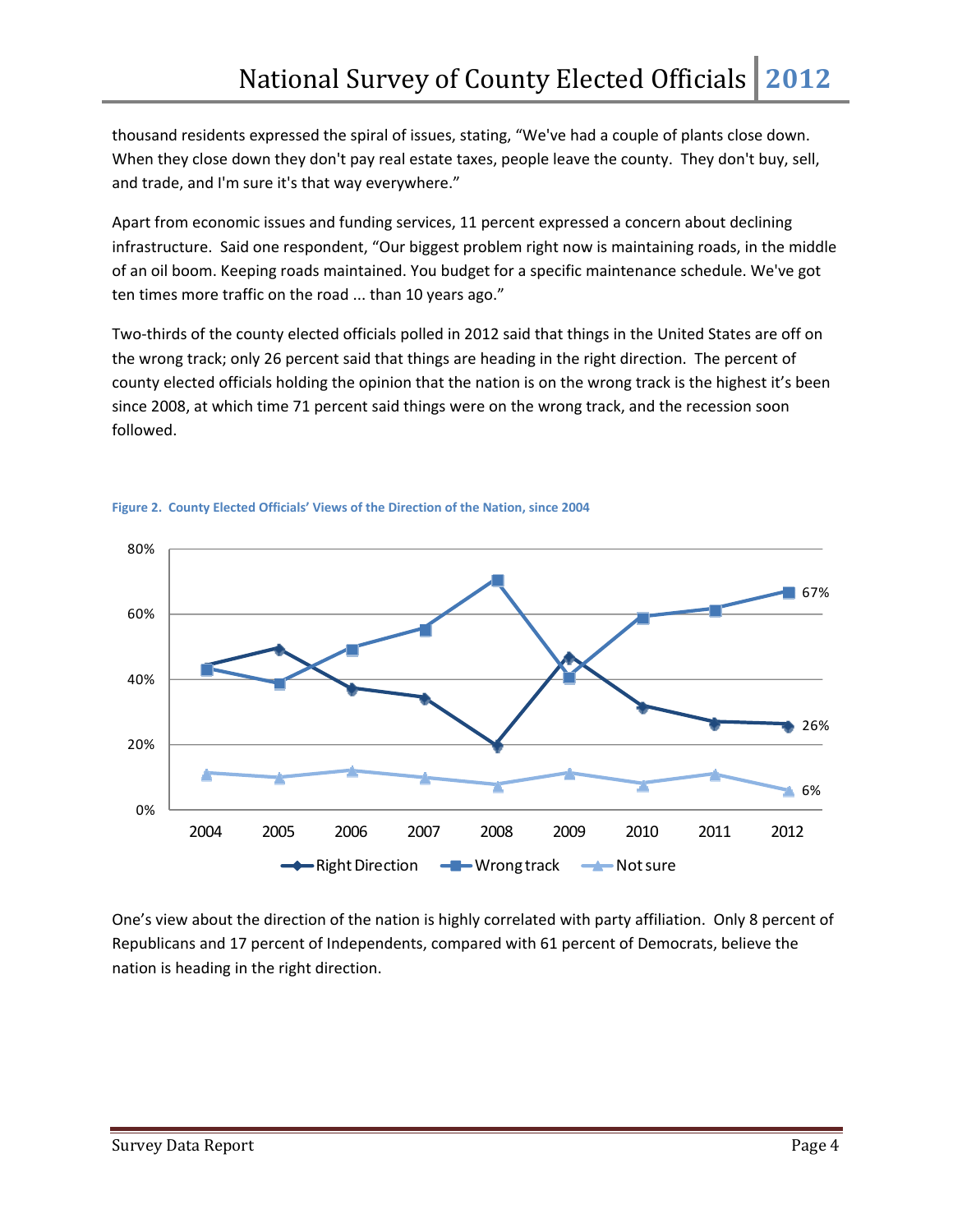

#### **Figure 3. County Elected Officials' Views of the Direction of the Nation, by Party**

### **Views of the Economy**

County elected officials' assessments of the current economy have not significantly changed since 2009 (see Figure 4). This negative assessment of the national economy mirrors that held by the general public, according to a Pew Research survey conducted at about the same time as the 2012 National Survey of County Elected Officials. In both surveys, 89 percent of respondents rated the economy as either fair or poor. Only 9 percent of the general public and 10 percent of county elected officials rated national economic conditions as good.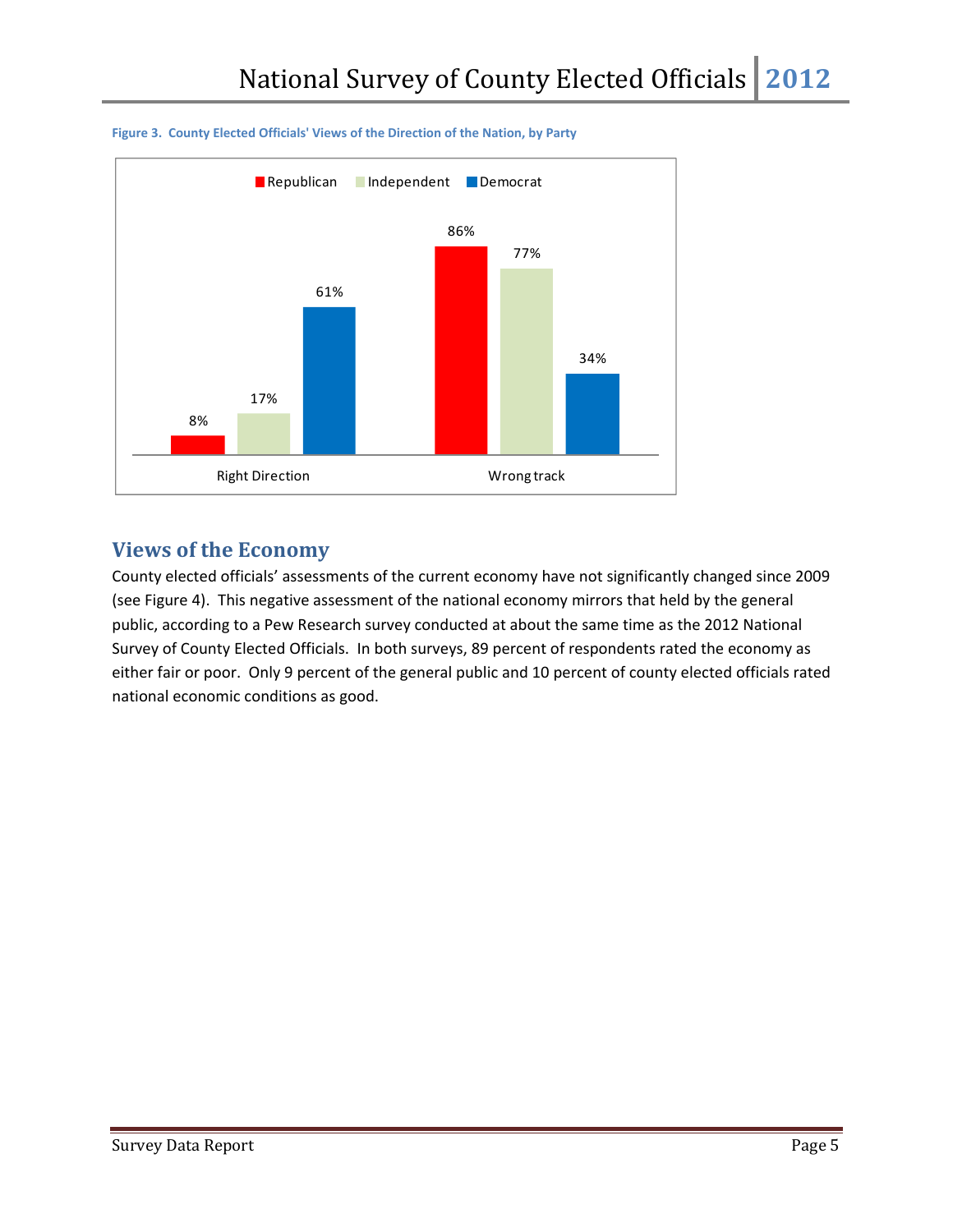



When asked about economic conditions within their respective counties, however, the assessments from county elected officials brighten somewhat; 5 percent rate the economic conditions in their county as excellent, and another 38 percent rate county economic conditions as good. Looking at this question over time, we see that assessments of county economic conditions continue to improve marginally since a nadir in 2010 (see Figure 5). Still, a majority of county elected officials (57 percent) rate economic conditions in their county as either fair (39 percent) or poor (18 percent). Not since 2006 have positive assessments outnumbered negative assessments, but the trend is improving.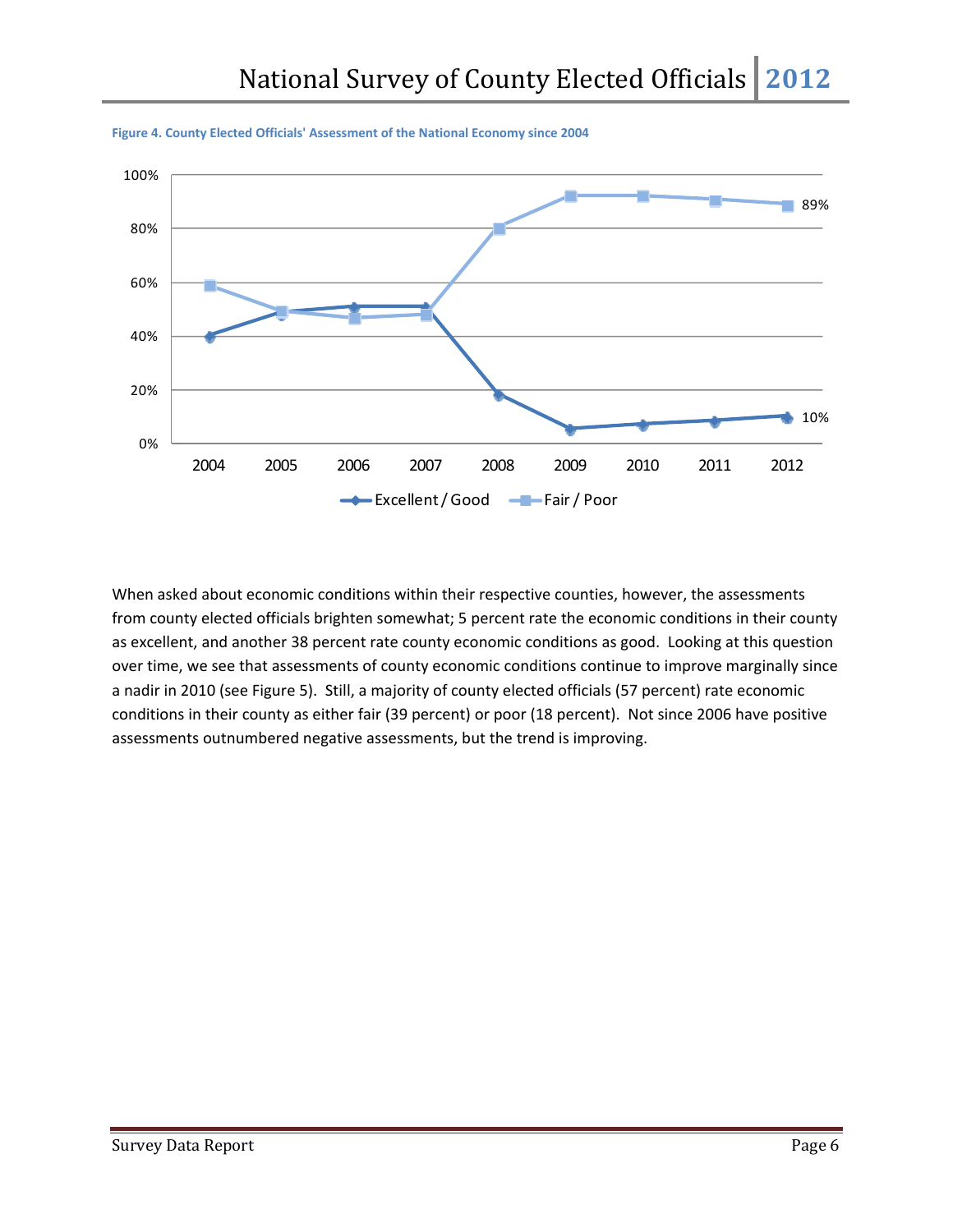

**Figure 5. County elected officials' assessment of economic conditions in their county, since 2004**

While assessments of county economic conditions are improving, so is a sense of optimism that economic conditions are getting even better. In fact, for the first time since 2007, a majority of county elected officials (51 percent) say that economic conditions in their counties are getting better. Meanwhile, the percentage of those who believe that economic conditions at the county level are getting worse has declined to 24 percent – the lowest level since the poll began in 2004. This trend is illustrated in Figure 6.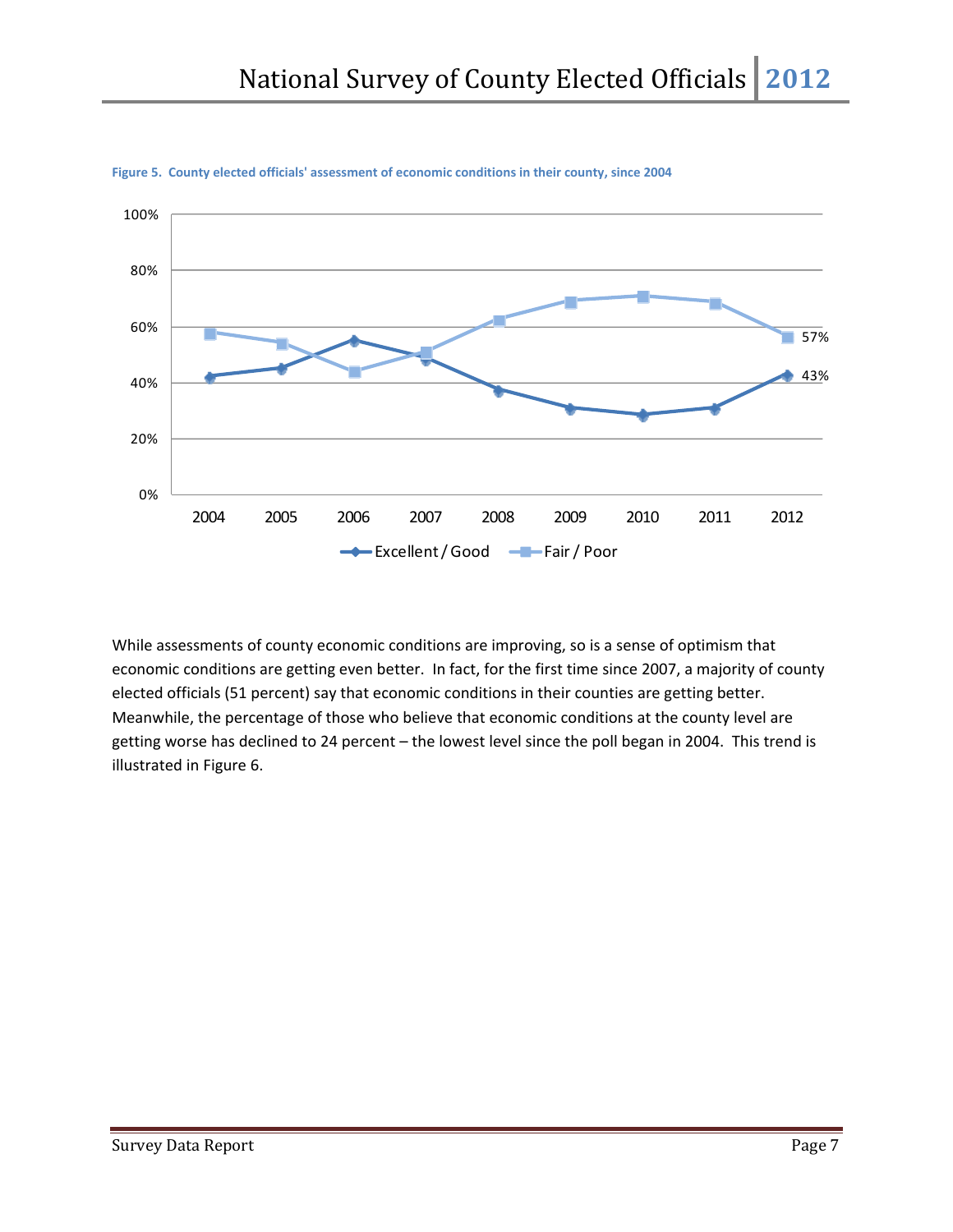



Democrats are much more likely than Republicans or Independents to say that economic conditions in their county are getting better (61 percent compared with 47 percent), but affiliates of all parties are more likely to say that economic conditions are getting better than they are to say that they are getting worse. This level of optimism also spans across all regions of the country.

Among the 38 percent who rate economic conditions in their county as good, 64 percent say that it is even getting better, while among the 18 percent who rate economic conditions as poor, only 26 percent say that those conditions are getting better. It appears that optimism is tied to some sense that things already look better. It also appears that there is a weak, but statistically significant correlation between economic optimism and one's sense that the country is heading in the right direction (*r* = .299, *p* <0.01).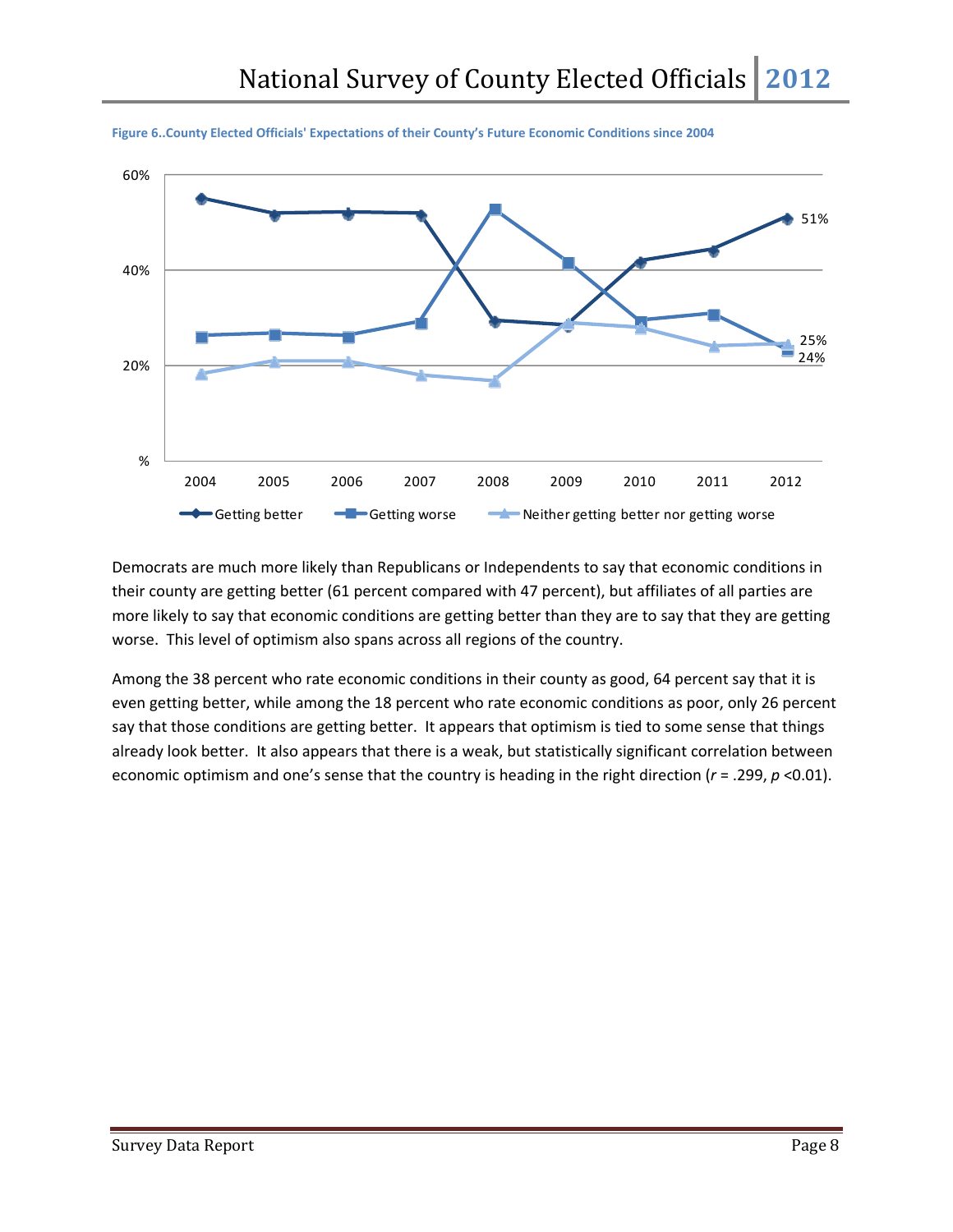## **County Budgets and Service Delivery**

On a scale of 1 to 10, county elected officials rated their respective county's fiscal health at 6.70 on average. This average rating is significantly higher than the rating or 6.4 in 2011. Twenty‐eight percent gave their county a rating of 5 or below, while 40 percent rated their county's fiscal health at 8 or above. The 2012 rating is the highest recorded since 2006 and the second highest recorded overall (see Table 1).

| Year of survey           | Average<br>rating | N    | <b>Std. Deviation</b> |
|--------------------------|-------------------|------|-----------------------|
| 2004                     | 6.53              | 499  | 1.917                 |
| 2005                     | 6.50              | 500  | 1.893                 |
| 2006                     | 6.86              | 499  | 1.915                 |
| 2007                     | 6.64              | 500  | 1.735                 |
| 2008                     | 6.29              | 500  | 2.098                 |
| 2009                     | 6.40              | 500  | 1.911                 |
| 2010                     | 6.19              | 500  | 2.102                 |
| 2011                     | 6.40              | 508  | 1.928                 |
| 2012                     | 6.70              | 501  | 1.907                 |
| Average across all years | 6.50              | 4507 | 1.945                 |

#### **Table 1. Average Ratings of Fiscal Health on a Scale of 1 to 10**

County elected officials see the greatest threat to fiscal health as insufficient revenues, cited by 21 percent of respondents. Other major threats include the poor economy and unemployment. Other threats cited were unfunded mandates (13 percent), health care and an aging population (7 percent), and the weather or natural disasters (3 percent).

A plurality of respondents (45 percent) said that the challenge of balancing the county's budget most recently was about the same as in years past, although 40 percent said that this year's budget process was more difficult than in past years. Those in the Northeast were the most likely to say that the challenge this year was more difficult. Only 12 percent said that the process this year was easier than in years past.

While 31 percent of respondents, overall, said that their state significantly hinders their ability to raise revenue, 59 percent of those from the Northeast held this view.

Of all respondents, 46 percent said that the state hinders their ability to raise revenue some, and another 19 percent said that the state hinders them very little. Only 3 percent said that the state does not hinder them at all from raising revenues.

County elected officials are much more likely to characterize relationships between counties and state government—as opposed to relationships with municipalities and school districts—as contentious (31 percent). Still, they are also more likely to characterize the relationship between county and state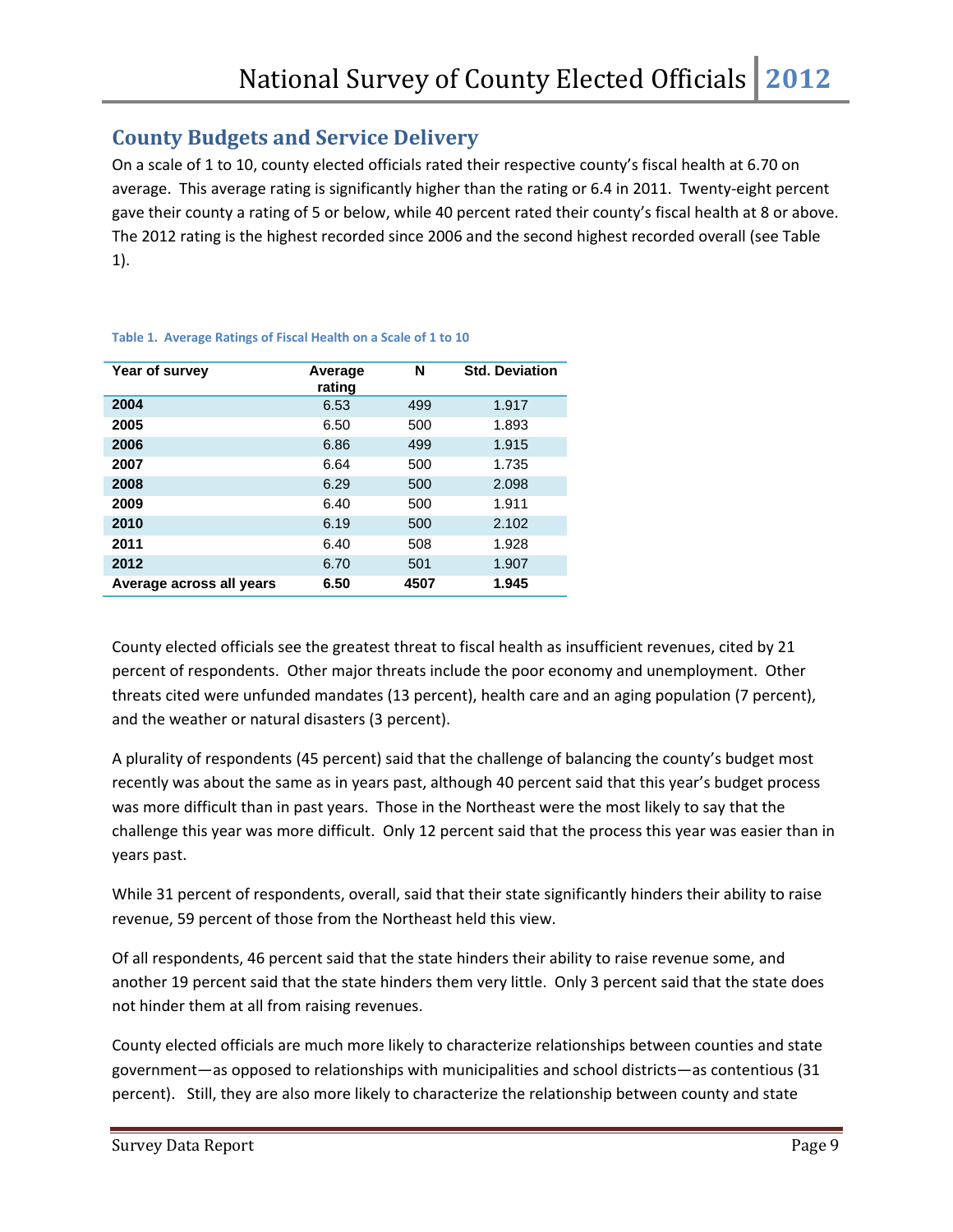governments as cooperative than as contentious by 2 to 1. Figure 7 illustrates how county elected officials characterize relationships with other governments.



#### **Figure 7. County Elected Officials' Characterization of Relationships with Other Governments**

Democrats are less likely than Republicans and Independents to characterize relations with state government as cooperative (55 percent, as compared to 65 percent and 62 percent, respectively). In addition, Independents are less likely to characterize relations between county and municipal governments as cooperative than are Republicans or Democrats (68 percent, as compared to 83 percent and 82 percent, respectively). Relations between state and county governments seem most cooperative in the South, based on responses from county elected officials.

Cooperative arrangements for purchasing and service delivery seem more common in the Northeast than in other regions of the country. Overall, 62 percent of county elected officials, and 79 percent of those from counties in the Northeast, state that their county has a cooperative purchasing agreement with the state government. In addition, 76 percent of the respondents from the Northeast claim that their county has cooperative purchasing agreements with other local government entities, as compared with only 43 percent of respondents overall. As for service delivery, 64 percent of county elected officials said that their county has some formal agreements with other local government units for delivery of services; 83 percent of respondents from the Northeast said that they had service delivery agreements, while only 58 percent of those from the South said that their counties had any such arrangements.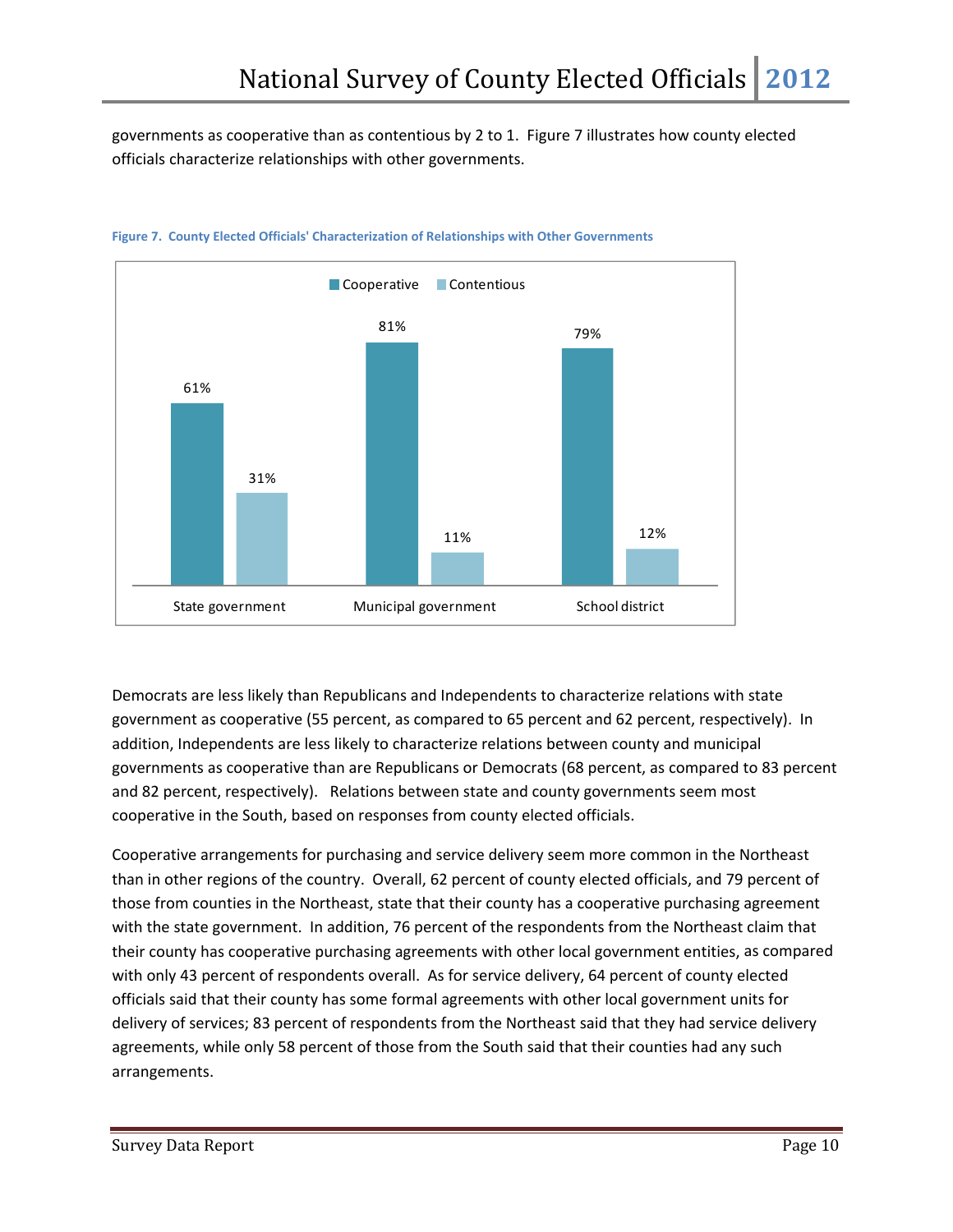Three quarters of the county elected officials polled in 2012 said that managing their county's fiscal affairs is more difficult today than it was two decades ago. Of those who said that it is more difficult now, almost half (48 percent) attribute that to fiscal stress related to the current economy, although about a third (34 percent) attribute the difficulty today to the changing political environment. Officials from the Northeast were far more likely to attribute the difficulty today to economics (74 percent) than to politics (13 percent).

A slim majority of those polled (53 percent) believe that the way counties deliver services to residents is changing irreversibly. Other officials were of the opinion that the changes are temporary (22 percent) or that the way services are delivered is not changing at all. These views did not alter much by the respondent's party affiliation or by region, although officials from larger counties were somewhat more likely to say that the way services are delivered is changed forever.

## **Counties' Changing Landscapes**

The county elected officials polled in 2012 were almost as likely to believe that the organizational structure of counties is changing (51 percent) as to believe that it is not (48 percent). Of the 51 percent who believe that the organizational structure of counties is changing, nearly 4 in 5 (78 percent) believe that the changes are permanent, and more than half (56 percent) believe that the changes make county government more relevant rather than less relevant (16 percent).

Nearly all respondents believe that it is very important (66 percent) or somewhat important (30 percent) for county officials to possess an entrepreneurial attitude. Democrats were a little less likely than Republicans or Independents to believe that being entrepreneurial is very important, and nearly one in ten Democrats believe that it is not too important or not important at all.

A slim majority of respondents (52 percent) believe that counties are likely to move more toward a fee‐ for-services model of financing. This view is slightly more common among those from larger counties (57 percent) than from smaller counties (48 percent); it is also more common in the Midwest and West (58 and 59 percent, respectively) than in the Northeast or South (45 and 47 percent, respectively).

Regardless of whether or not they thought that counties were moving toward a fee‐for‐service model, a plurality of 48 percent believe that it is not an appropriate model for local governments. While only 34 percent of Independents believe that the fee-for-service model is not appropriate, 55 percent of Democrats feel this way. Republican are largely split on the issue, with 44 percent believing that counties ought to move toward fee-for-services while 45 percent believe it is not an appropriate model for local governments.

A majority of those who believe that the fee‐for‐service model is becoming more prevalent also tend to favor such a model, whereas those who believe that the fee-for-service model is not increasing in prevalence likewise tend to oppose the model, as illustrated in Figure 8 below.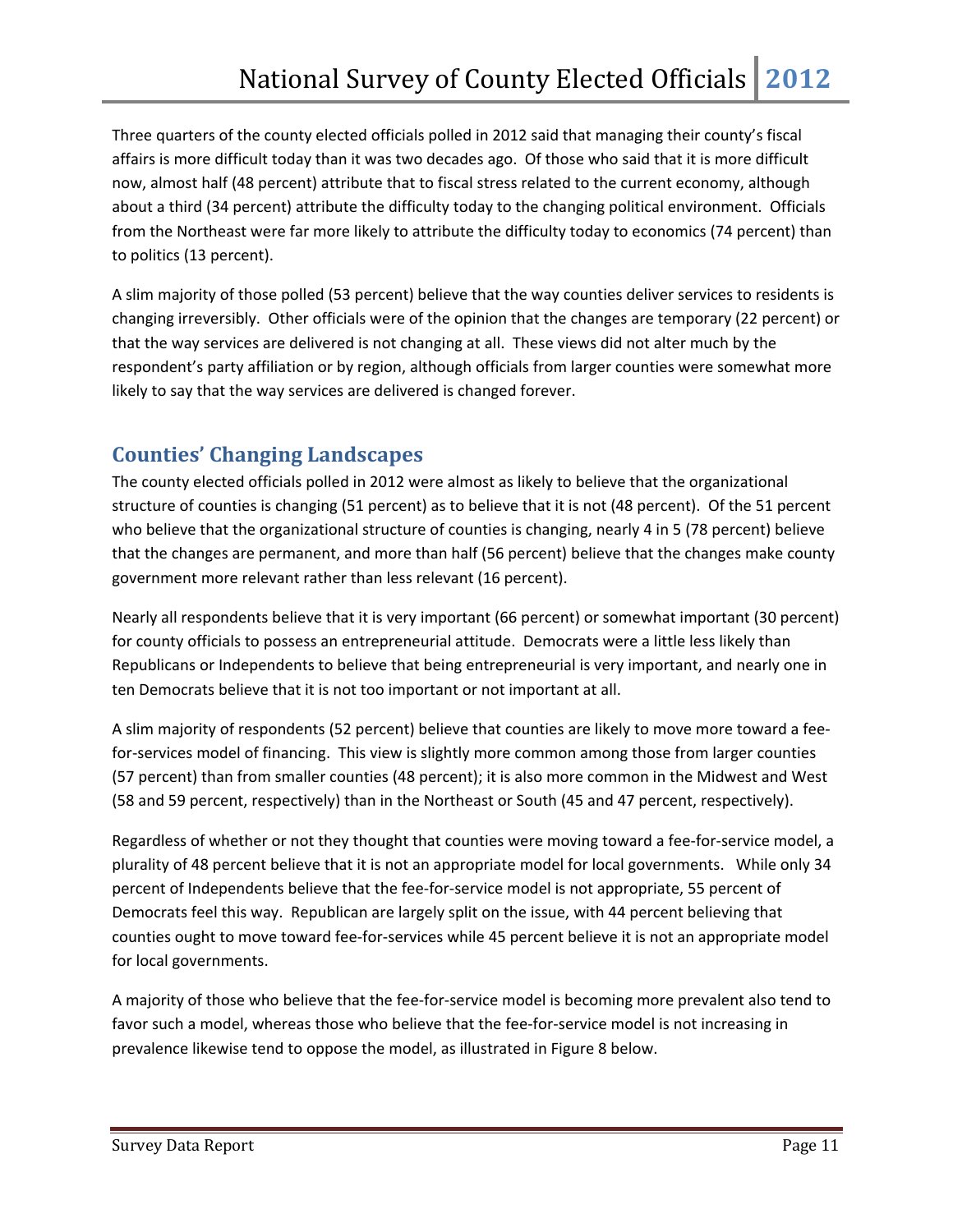

#### **Figure 8. County Elected Officials' Views on Fee for Service**

Another option for counties providing services today is by contracting with providers in the private sector. Nearly two-thirds of county elected officials (66 percent) favor contracting with private sector firms in order to provide county services; 26 percent oppose such contracts. About three-quarters of Republicans (76 percent) favor contracting with private sector providers and only 19 percent oppose it. Although Democrats are not as enamored of this model as are Republicans, still a majority (53 percent) favor contracting with the private sector and 37 percent oppose it. The views of Independents on this issue fall almost evenly between those of Republicans and Democrats (see Figure 9).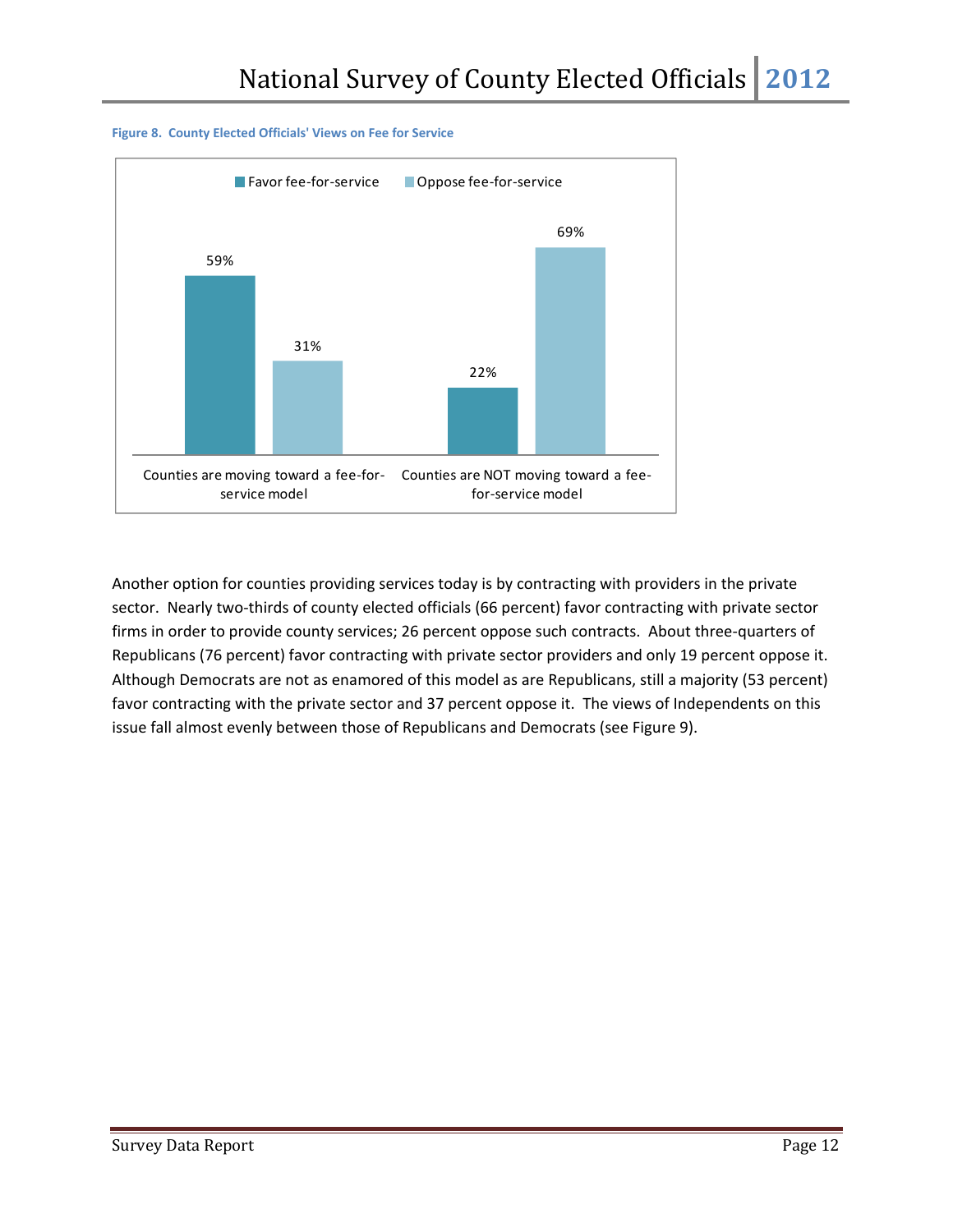



Only about half of the county elected officials (51 percent) say that they feel pressure from constituents for greater transparency in conducting county business. Officials from the Midwest were least likely to feel pressure for greater transparency (44 percent), whereas those in the South were most likely (57 percent). Officials from larger counties feel more pressure for transparency than those from smaller counties, as illustrated in Figure 10.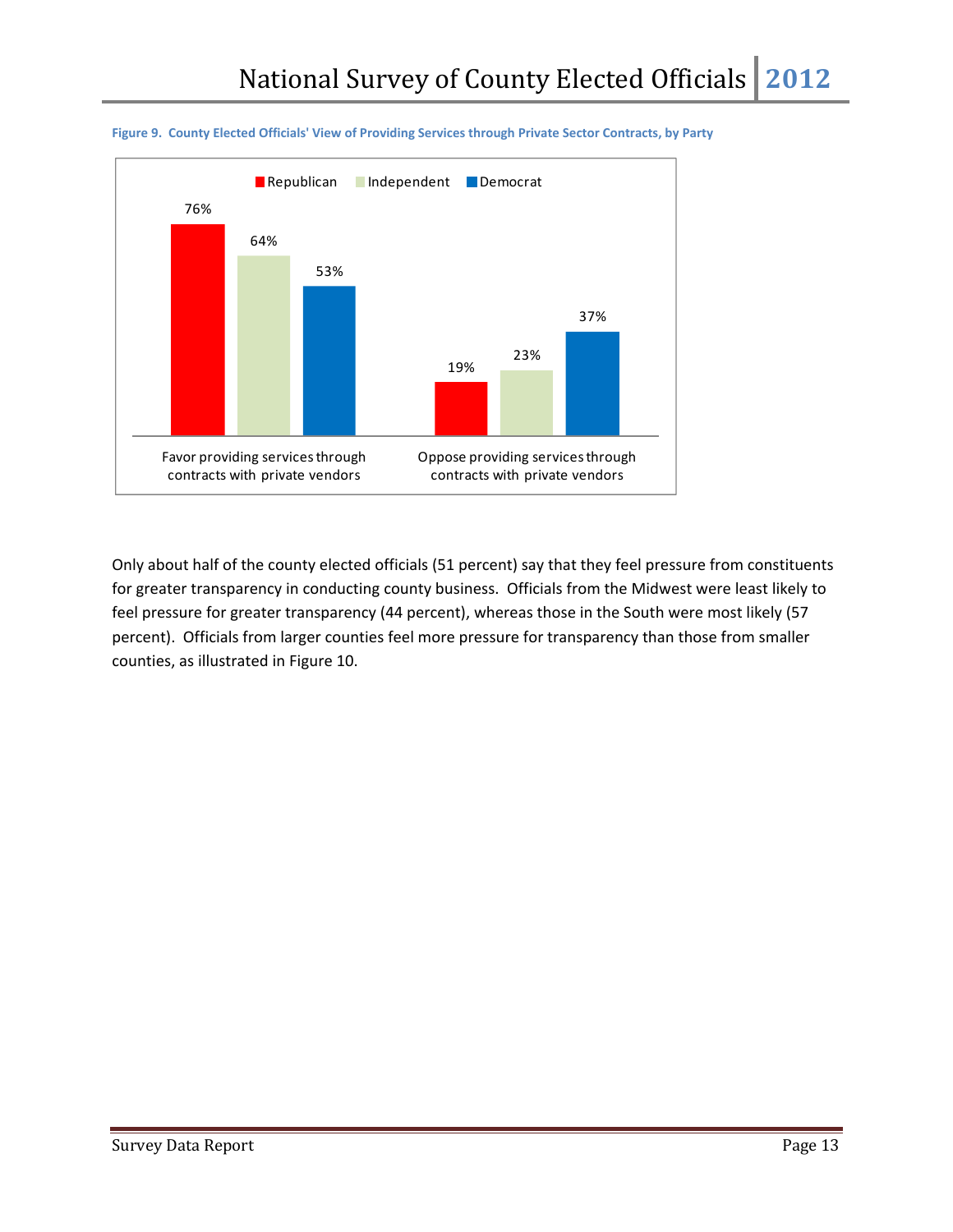



Regardless of pressure from constituents, county elected officials tend to favor maximum transparency in the conduct of county governance. The 2012 National Survey of County Elected Officials asked respondents which of the following two statements comes closer to one's own opinion:

- 1. Government business sometimes needs to be conducted behind closed doors in order to reach good decisions.
- 2. Government business almost always should be conducted in the open and as transparent as possible.

Nearly four out of five county elected officials (79 percent) agreed more with the second statement than with the first—88 percent of those from the West agreed that maximum transparency should be the rule.

About two‐thirds of the respondents (66 percent) believe that government ought to be run like a business; 29 percent agreed more with the idea that government was too different in terms of its mission to be run like a business. The idea of running government like a business is much more accepted among Republicans (76 percent) than among Democrats (51 percent); these differences are illustrated in Figure 11.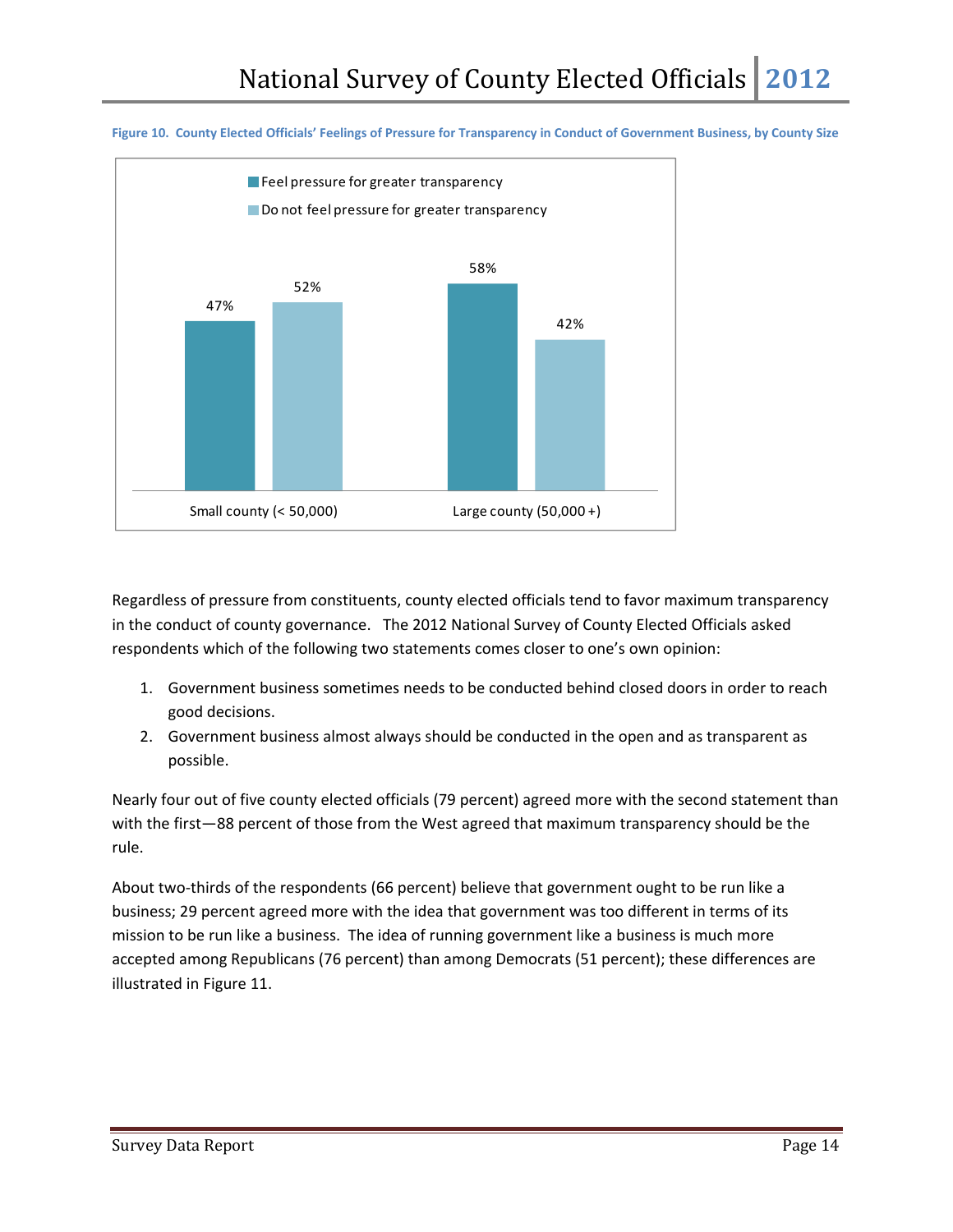

#### **Figure 11. County Elected Officials' Attitudes about Running Government as a Business, by Party**

## **Addressing Demographic Changes & Partisanship**

When county officials were asked how concerned they are that the needs of the retired population in their county will outpace the ability of their county to provide services, a vast majority (83 percent) said they are either very concerned (36 percent) or somewhat concerned (47 percent) about this trend. Officials from Northeast counties expressed the highest level of concern, with 59 percent very concerned and an additional 38 percent somewhat concerned. Although there are some regional differences (see Figure 12), the level of concern about the growing needs of the retired population is not related to party affiliation or county size.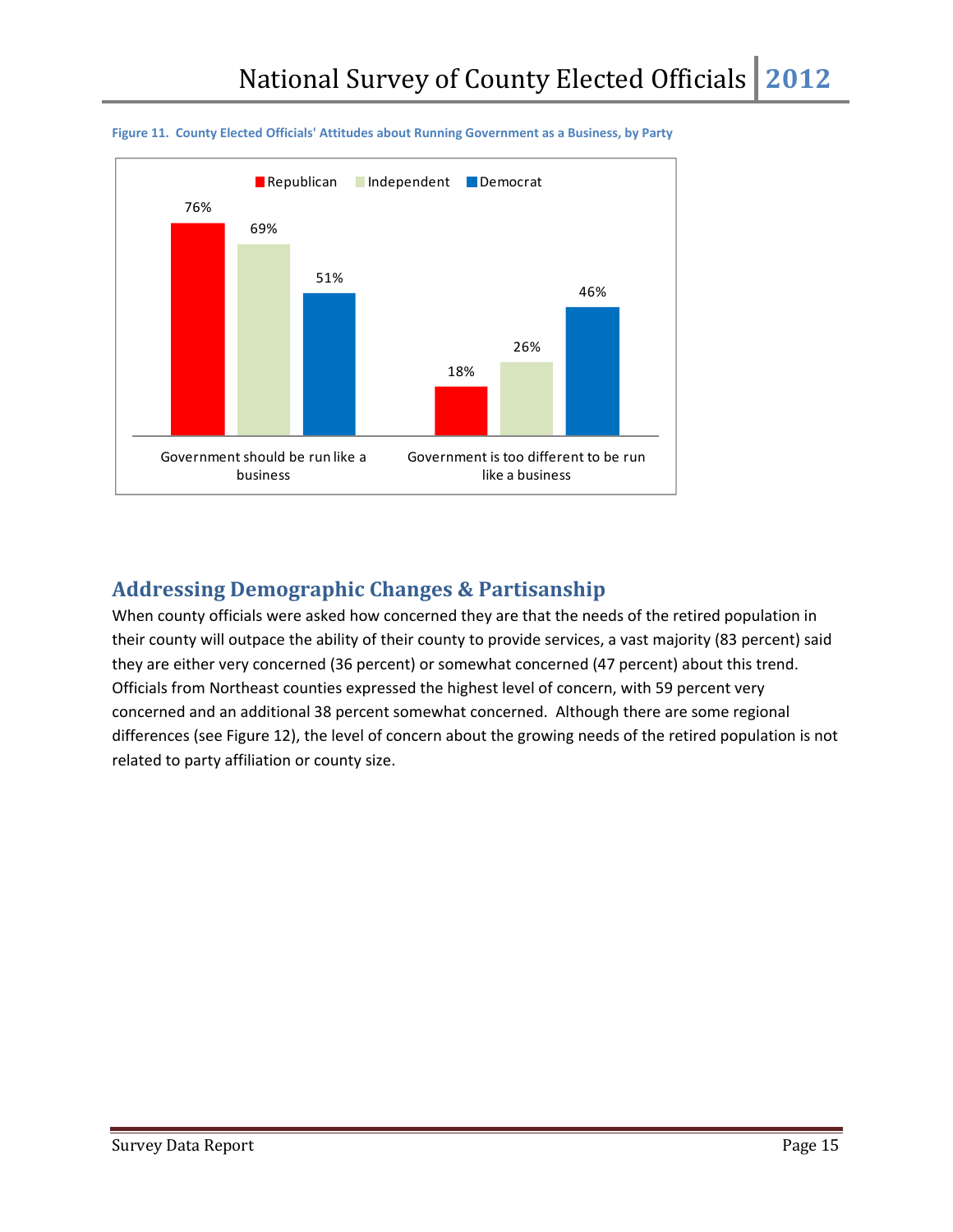



A majority of respondents in the 2012 survey said that they are not too concerned (35 percent) or not concerned at all (16 percent) about their county's ability to replace the skills of retiring county employees. Representatives from smaller counties expressed a slightly higher level of concern about replacing skilled workers than did those from larger counties, and Democrats expressed a significantly higher level of concern than did Republicans. There was not a lot of regional variation.

Regardless of budget concerns and relatively low concern about losing the skill sets of retirees, 81 percent of the officials polled said that they would encourage young adults to seek a career as an employee in local government. Surprisingly, there is no difference in response between Democrats and Republicans on this matter despite differences in how the parties perceive the role of government.

When looking even further into today's political climate, officials were asked if it encourages the best people to run for county offices, discourages them, or makes no difference. The majority (66 percent) said that it discourages the best; only 9 percent overall said it encourages the best to run for office, and 22 percent said it makes no difference.

Overall, county elected officials are remarkably optimistic about the trust that their constituents have in county government. Eighty-nine percent of respondents expressed the belief that their constituents have either a great deal (34 percent) or a fair amount (55 percent) of trust and confidence in county government's ability to handle local issues. By contrast, the Gallup Poll in September 2011, found that 68 percent of the general public has either a great deal (19 percent) or a fair amount (49 percent) of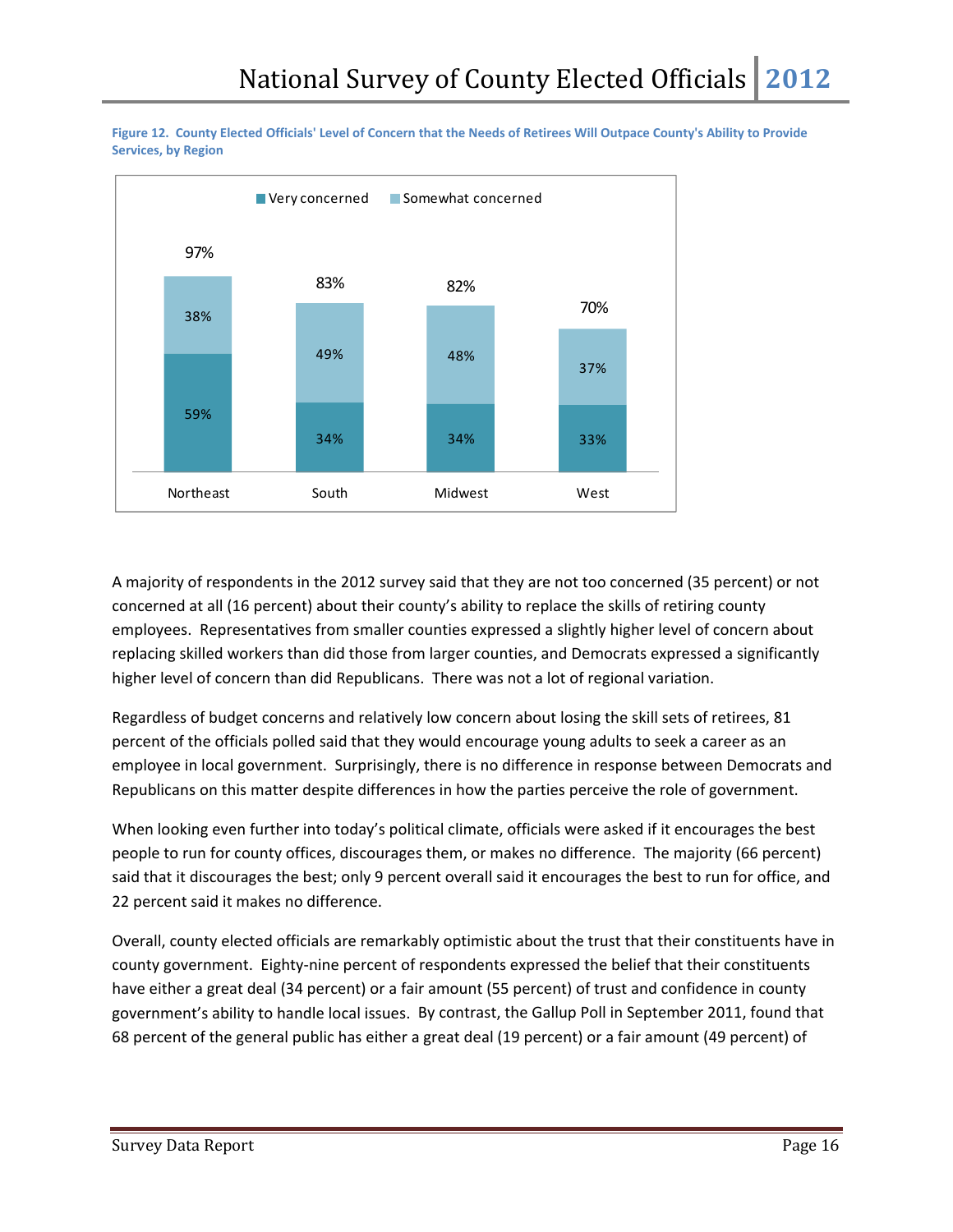trust and confidence in local government – which puts it well above state and federal government.<sup>3</sup> There is very little difference regionally or by party on this issue, except that Independents have a slightly lower assessment of their constituents' confidence in county government.

The National Survey of County Elected Officials asked those who said that their constituents held a relatively high degree of trust and confidence whether or not that trust is deserved, and 95 percent said that it was. Of those who said that their constituents had little or no trust and confidence (10 percent of the total sample), two‐thirds said that constituents had good reason to have little or no trust.

Taken together, county elected officials believe that their constituents largely have an accurate assessment of how well they can trust county government, based on those officials' own assessments of county government. In spite of this, 41 percent of county elected officials say that their constituents understand very little about county government, and it appears that they attribute this to failings of public schools to teach adequately about civics and the role of local governments. Figure 13 illustrates the correlation between ratings of the public schools and assessments of the public's knowledge about county government.



Figure 13. County Elected Officials' Views on Public Schools Success in Teaching Civics and Local Government, by Assessment **of Knowledge about County Government**

<sup>&</sup>lt;sup>3</sup> Gallup Poll. "In U.S., Local and State Governments Retain Positive Ratings." October 3, 2011. Accessed on line on July 2, 2012, http://www.gallup.com/poll/149888/Local‐State‐Governments‐Retain‐Positive‐Ratings.aspx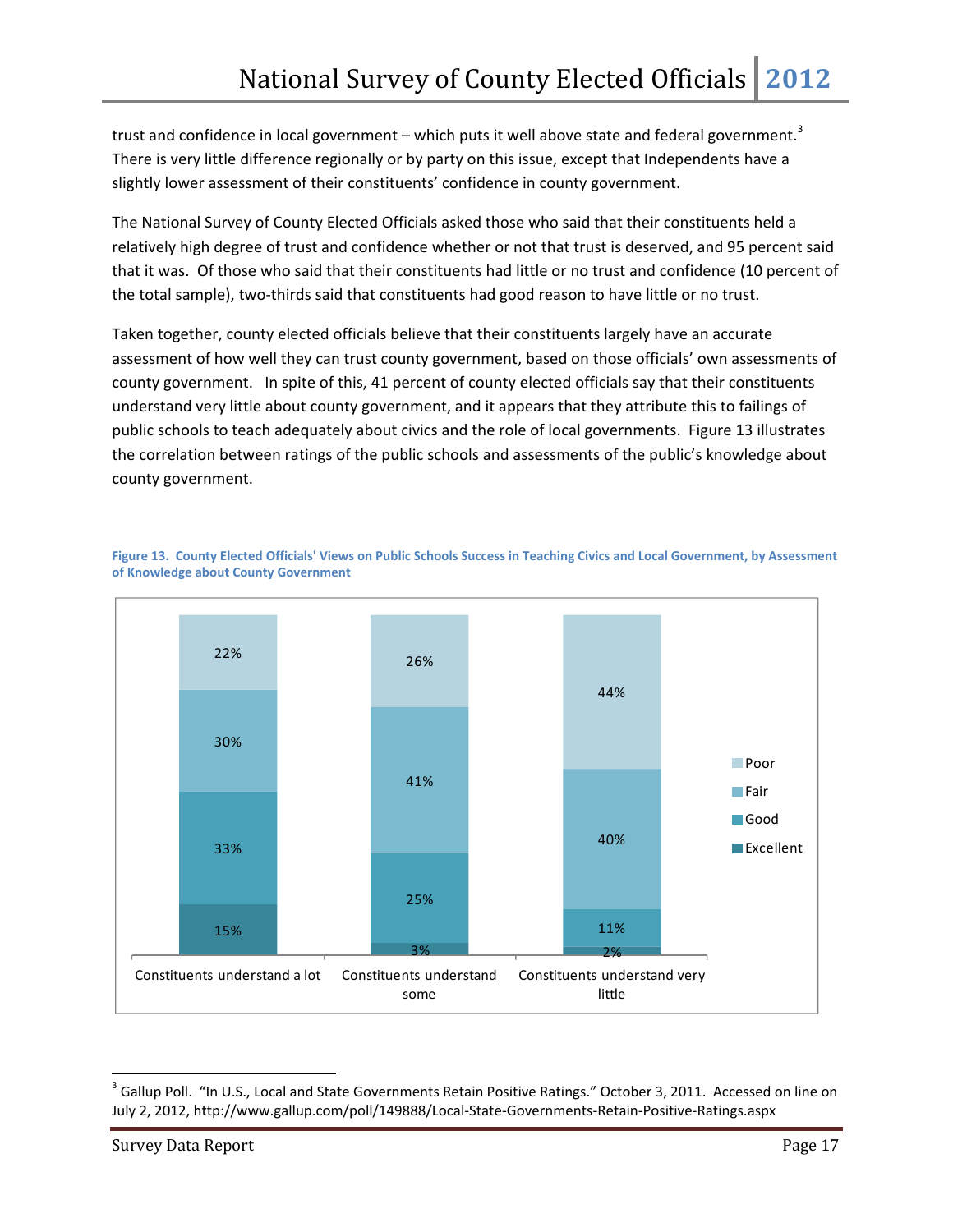As noted at the outset of this report, the Pew Research Center has found that partisan differences have dramatically increased within the general public over the past decade. The 2012 National Survey of County Elected Officials asked respondents to assess the political climate in Washington, DC, today in terms of partisanship. An overwhelming majority (80 percent) said that partisan differences are a greater problem today than in the past. Among the four Census regions, the West (84 percent), Midwest (83 percent), and South (81 percent) highly agreed that partisanship is a greater problem today, compared to only 59 percent of those from the Northeast who agreed that it was greater problem.

Although county elected officials expressed a great deal of concern over partisan battles in government, they are less likely to say that those battles hinder them at the level of county government. While a majority sees partisan differences among residents in their county as either a major problem (6 percent) or a minor problem (58 percent), only 44 percent see partisanship as a problem extending into county government; in fact, 57 percent say that partisan differences among county elected officials are no problem at all. It may be the case that many county boards are ideologically homogeneous even while a vocal opposition exists in the minority of many counties.



Figure 14. County Elected Officials' Assessment of the Degree to which Partisan Differences are a Problem among County **Residents and among Themselves**

The downturn in the economy that began in late 2008 gave rise to a stimulus program at the federal level, staving off major cutbacks in the counties, but as the stimulus funds dried up, counties needed to tighten their budgets; reports from the 2010 and 2011 National Survey of County Elected Officials discuss the rate and nature of cutbacks made by counties in response to this situation. In 2012, we asked respondents if they thought the cutbacks made by counties would be permanent or would they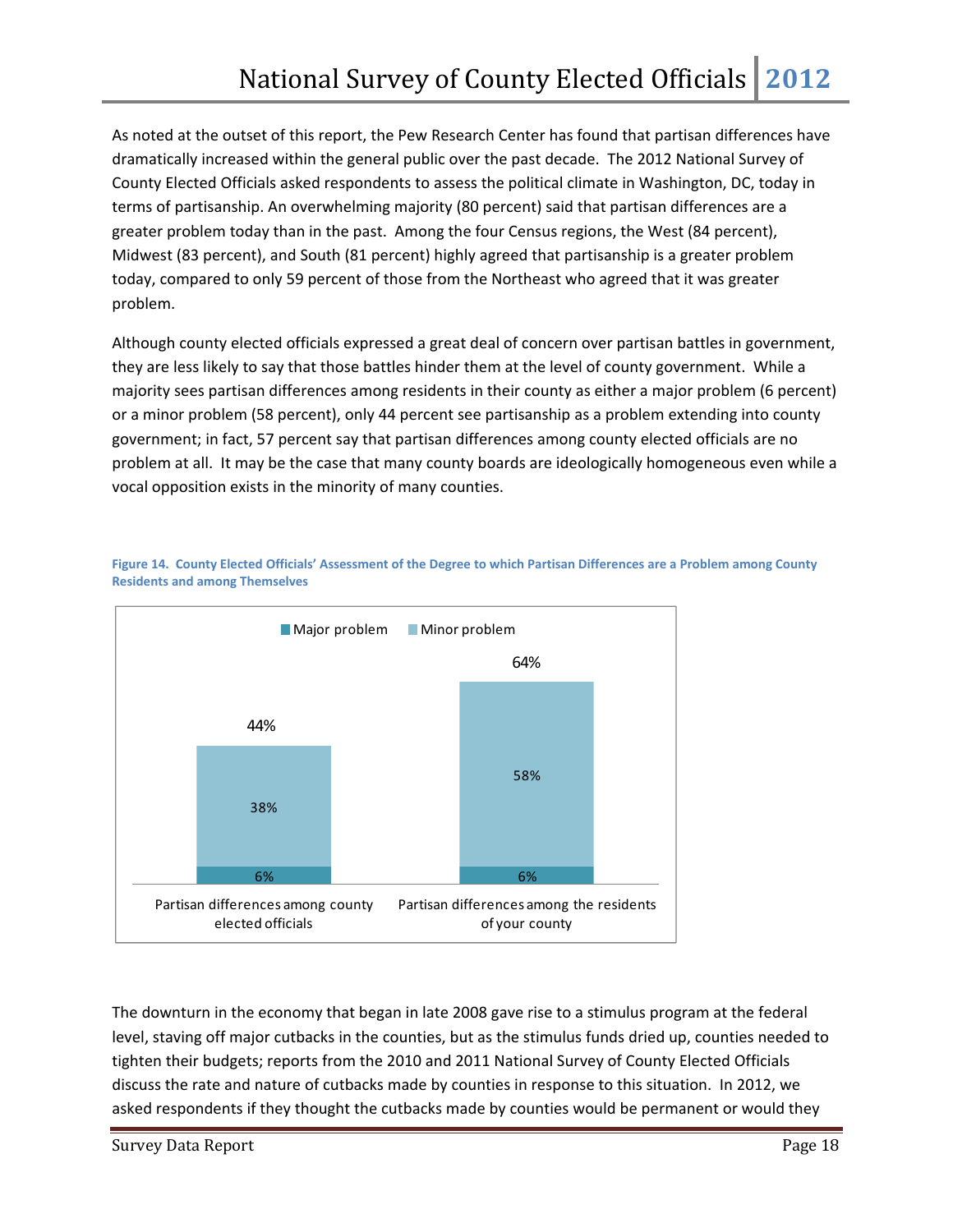be restored as the economy improved. In addition, the 2012 survey asked county officials whether they thought that the cutbacks should or should not be reversed, despite whether or not the official thought that they would be.

In response, a plurality of county officials (47 percent) expressed the belief that the cutbacks are permanent; this view is most prevalent in the Northeast region, where 66 percent believe that the cutbacks are permanent. A similar proportion (42 percent) of county officials also believe that the cutbacks *ought* to be permanent, although a slight plurality (44 percent) believe that what has been cutback *ought* to be restored. The degree to which county officials believe that the cutbacks should be permanent is largely influenced by party affiliation: 55 percent of Republicans, contrasted with only 22 percent of Democrats, believe that cutbacks should be permanent. There is also a clear regional difference in the views about whether cutbacks should be permanent or not, with the Northeast the most likely to favor keeping the cutbacks in county government (see Figure 15).



Figure 15. County Elected Officials' Views as to Whether to Retain Cutbacks Made to County Government after Economy **Recovers, by Region**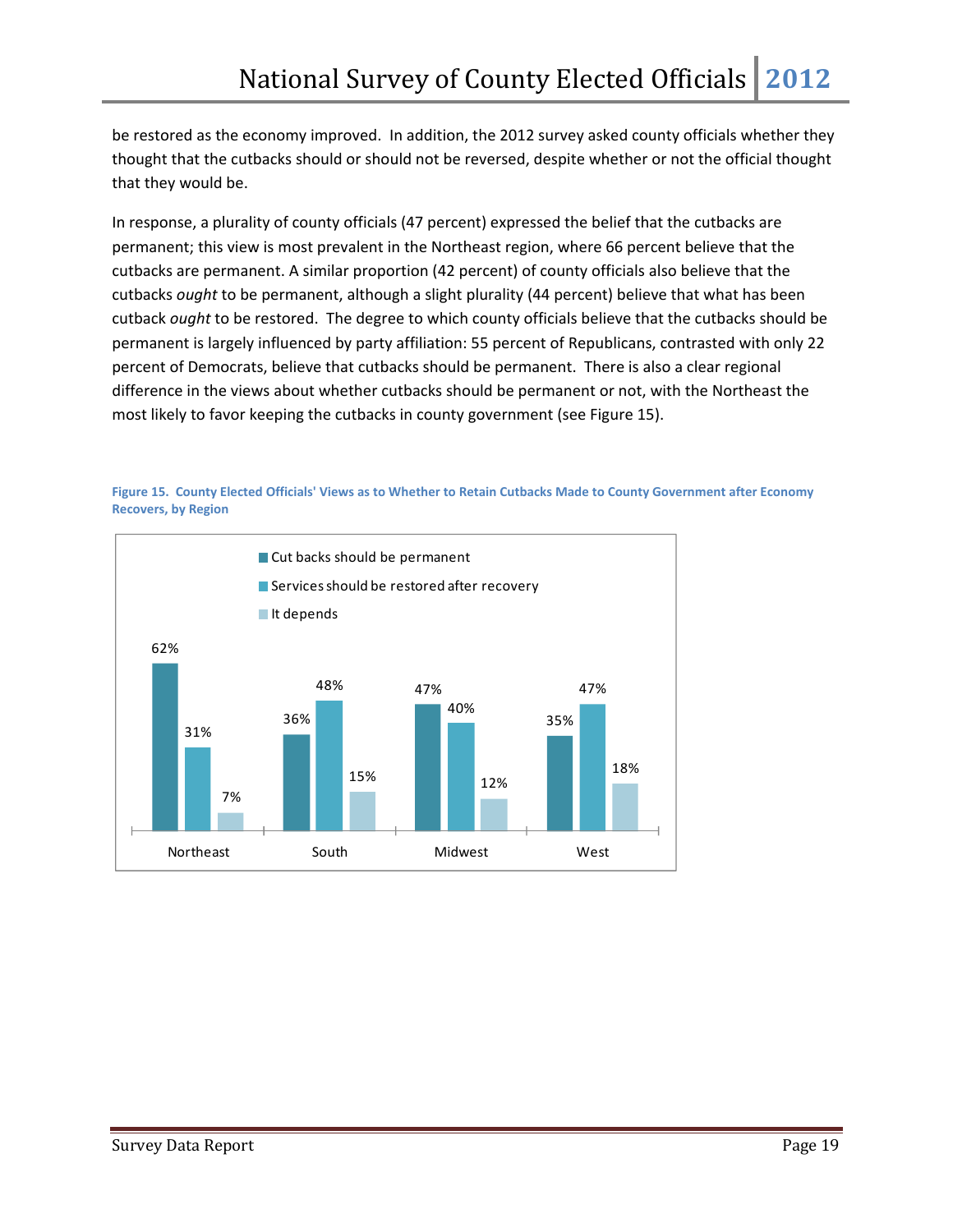## **Demographics of County Elected Officials**

Since 2004, the National Survey of County Elected Officials has collected information on the demographics of the county elected officials participating in the survey. These data provide the best available picture of those elected to run the nation's counties. While the demographics remain relatively stable from year to year, it is clear that the proportion of county elected officials who identify with the Republican Party continues to rise to the point where Republicans are now in the majority, as illustrated by Figure 16. The Republican gains have largely come at a cost to Democrats, while the number of Independents has diminished only very slightly.





As the following figures illustrate, the individuals representing Americans in county government are mostly white, male, and above 50 years of age. In addition, nearly half of the sample of elected officials has at least a Bachelor's degree, and they tend to place themselves on the conservative end of the ideological spectrum. These figures represent the data from the 2012 survey, although because they differ only modestly from survey to survey, going back to 2004, we are confident that these data represent an accurate reflection of the true population of county elected officials.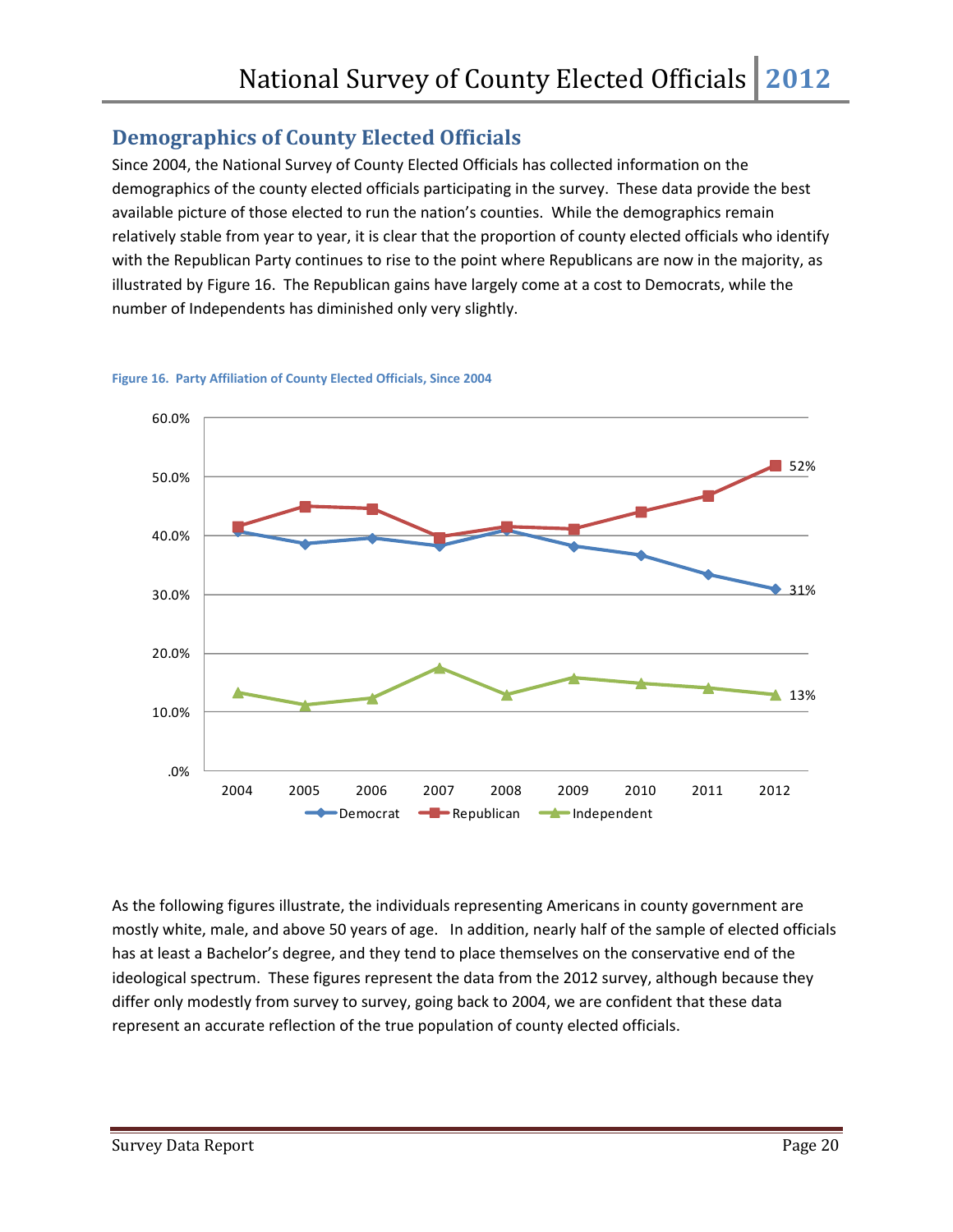Figure 17. Race and Ethnicity Reported by Respondents in the 2012 National Survey of County Elected Officials





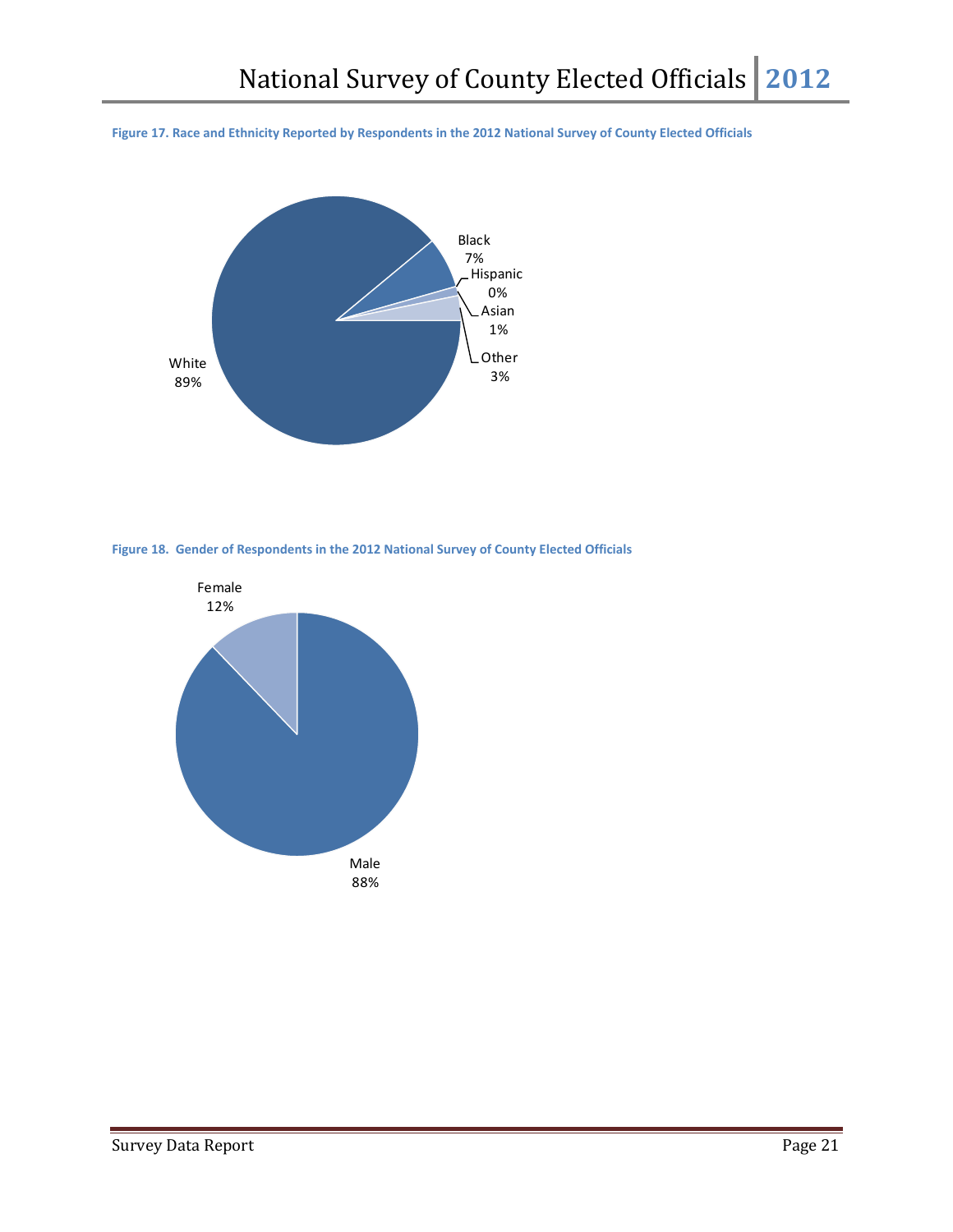It is worth noting that the average age of respondents (60 years of age) in the 2012 survey is modestly lower than the average age in 2011 (62 years of age), but that difference is statistically significant (*t*=2.002, *p*<0.046).



**Figure 19. Age Reported by Respondents in the 2012 National Survey of County Elected Officials**

Figure 20. Highest Level of Education Reported by Respondents in the 2012 National Survey of County Elected Officials

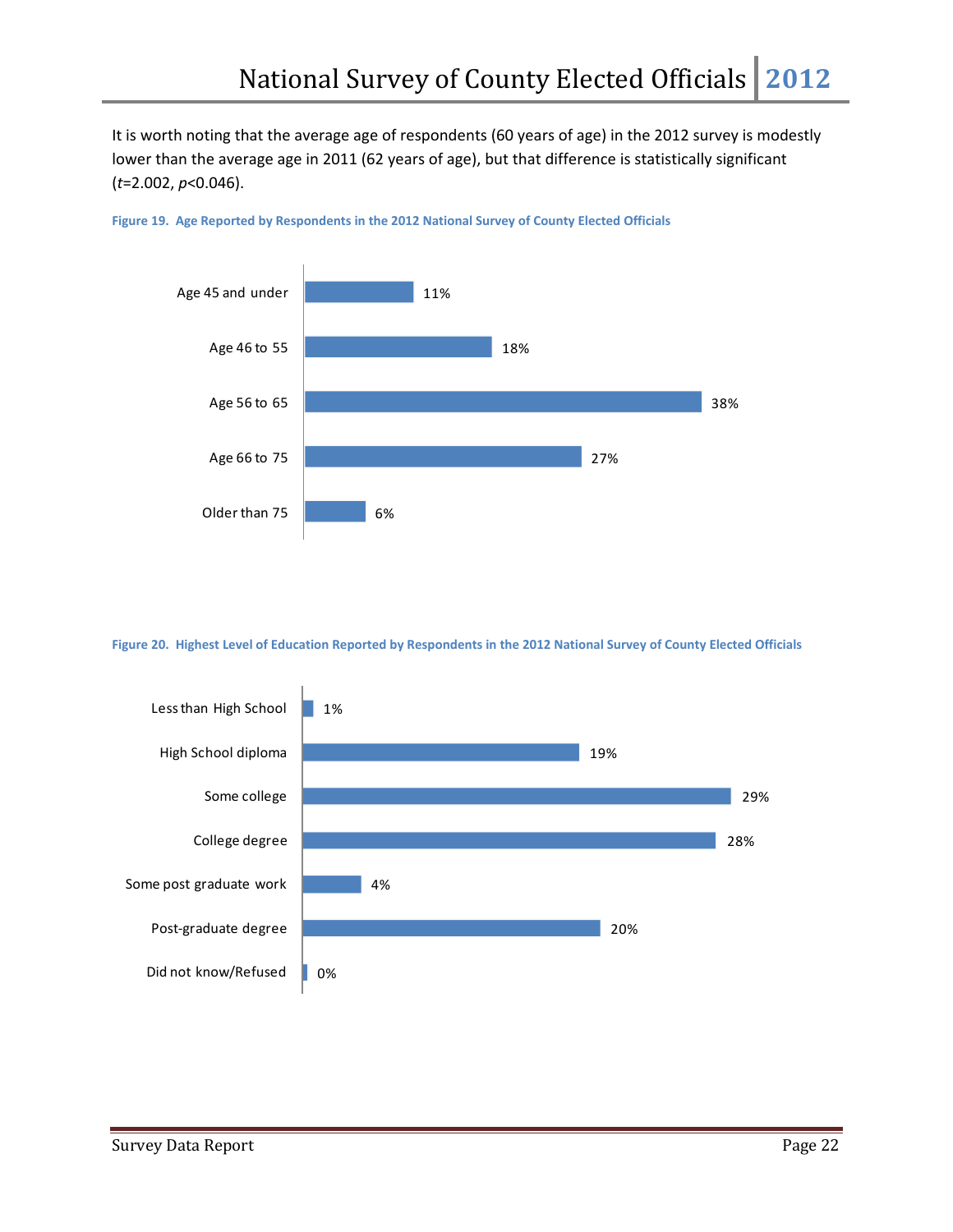

#### Figure 21. Ideological Position Reported by Respondents in the 2012 National Survey of County Elected Officials

Seventy-one percent of county elected officials hold posts that are considered part-time positions, and on average, part-time officials put in 22 hours a week while full-time officials work an average of 41 hours per week. There is no statistical difference in the number of hours worked by officials from smaller counties and those from larger counties.

The county elected officials in the 2012 survey have worked in county government, in some capacity, an average of 12 years. They have been in their current role for an average of just over 8 years, although a plurality (41 percent) have served less than 5 years, as illustrated in Figure 22.